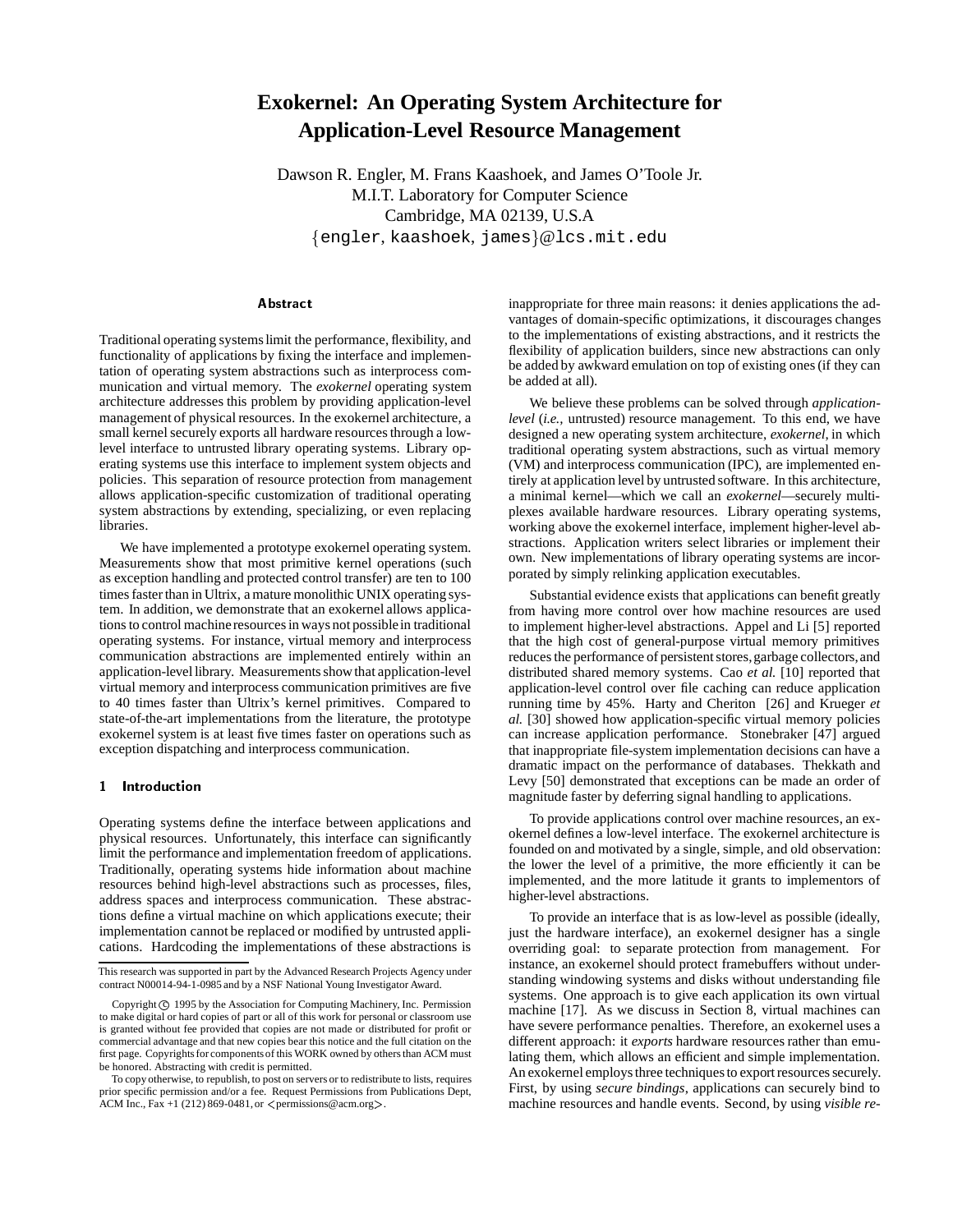*source revocation*, applications participate in a resource revocation protocol. Third, by using an *abort protocol*, an exokernel can break secure bindings of uncooperative applications by force.

We have implemented a prototype exokernel system based on secure bindings, visible revocation, and abort protocols. It includes an exokernel (Aegis) and an untrusted library operating system (ExOS). We use this system to demonstrate several important properties of the exokernel architecture: (1) exokernels can be made efficient due to the limited number of simple primitives they must provide; (2) low-level secure multiplexing of hardware resources can be provided with low overhead; (3) traditional abstractions, such as VM and IPC, can be implemented efficiently at application level, where they can be easily extended, specialized, or replaced; and (4) applications can create special-purpose implementations of abstractions, tailored to their functionality and performance needs.

In practice, our prototype exokernel system provides applications with greater flexibility and better performance than monolithic and microkernel systems. Aegis's low-level interface allows application-level software such as ExOS to manipulate resources very efficiently. Aegis's protected control transfer is almost seven times faster than the best reported implementation [33]. Aegis's exception dispatch is five times faster than the best reported implementation [50]. On identical hardware, Aegis's exception dispatch and control transfer are roughly two orders of magnitude faster than in Ultrix 4.2, a mature monolithic system.

Aegis also gives ExOS (and other application-level software) flexibility that is not available in microkernel-based systems. For instance, virtual memory is implemented at application level, where it can be tightly integrated with distributed shared memory systems and garbage collectors. Aegis's efficient protected control transfer allows applications to construct a wide array of efficient IPC primitives by trading performance for additional functionality. In contrast, microkernel systems such as Amoeba [48], Chorus [43], Mach [2], and V [15] do not allow untrusted application software to define specialized IPC primitives because virtual memory and message passing services are implemented by the kernel and trusted servers. Similarly, many other abstractions, such as page-table structures and process abstractions, cannot be modified in microkernels. Finally, many of the hardware resources in microkernel systems, such as the network, screen, and disk, are encapsulated in heavyweight servers that cannot be bypassed or tailored to application-specific needs. These heavyweight servers can be viewed as fixed kernel subsystemsthat run in user-space.

This paper focuseson the exokernel architecture design and how it can be implemented securely and efficiently. Section 2 provides a more detailed case for exokernels. Section 3 discussesthe issues that arise in their design. Section 4 overviews the status of our prototype and explains our experimental methodology. Sections 5 and 6 present the implementation and summarize performance measurements of Aegis and ExOS. Section 7 reports on experiments that demonstrate the flexibility of the exokernel architecture. Section 8 summarizes related work and Section 9 concludes.

# . .. . . . . . .

Traditionally, operating systems have centralized resource management via a set of abstractions that cannot be specialized, extended, or replaced. Whether provided by the kernel or by trusted userlevel servers (as in microkernel-based systems), these abstractions are implemented by privileged software that must be used by all applications, and therefore cannot be changed by untrusted software. Typically, the abstractions include processes, files, address spaces, and interprocess communication. In this section we discuss the problems with general-purpose implementations of these abstractions and show how the exokernel architecture addressesthese problems.

#### "!-#\$ -

The essential observation about abstractionsin traditional operating systems is that they are overly general. Traditional operating systems attempt to provide all the features needed by all applications. As previously noted by Lampson and Sproul [32], Anderson *et al.* [4] and Massalin and Pu [36], general-purpose implementations of abstractions force applications that do not need a given feature to pay substantial overhead costs. This longstanding problem has become more important with explosive improvements in raw hardware performance and enormous growth in diversity of the application software base. We argue that preventing the modification of the implementation of these high-level abstractions can reduce the performance, increase the complexity, and limit the functionality of application programs.

Fixed high-level abstractions *hurt application performance* because there is no single way to abstract physical resources or to implement an abstraction that is best for all applications. In implementing an abstraction, an operating system is forced to make trade-offs between support for sparse or dense address spaces, read-intensive or write-intensive workloads, *etc.* Any such tradeoff penalizes some class of applications. For example, relational databases and garbage collectors sometimes have very predictable data access patterns, and their performance suffers when a generalpurpose page replacement strategy such as LRU is imposed by the operating system. The performance improvements of such application-specific policies can be substantial; Cao *et al.* [10] measured that application-controlled file caching can reduce application running time by as much as 45%.

Fixed high-level abstractions *hide information* from applications. For instance, most current systems do not make low-level exceptions, timer interrupts, or raw device I/O directly available to application-level software. Unfortunately, hiding this information makes it difficult or impossible for applications to implement their own resource management abstractions. For example, database implementors must struggle to emulate random-accessrecord storage on top of file systems [47]. As another example, implementing lightweight threads on top of heavyweight processes usually requires compromises in correctness and performance, because the operating system hides page faults and timer interrupts [4]. In such cases, application complexity increases because of the difficulty of getting good performance from high-level abstractions.

Fixed high-level abstractions *limit the functionality* of applications, because they are the only available interface between applications and hardware resources. Because all applications must share one set of abstractions, changes to these abstractions occur rarely, if ever. This may explain why few good ideas from the last decade of operating systems research have been adopted into widespread use: how many production operating systems support scheduler activations [4], multiple protection domains within a single address space [11], efficient IPC [33], or efficient and flexible virtual memory primitives [5, 26, 30]?

#### $\blacksquare$  . The set of the set of the set of the set of the set of the set of the set of the set of the set of the set of the set of the set of the set of the set of the set of the set of the set of the set of the set of the

The familiar "end-to-end" argument applies as well to low-level operating system software as it does to low-level communication protocols [44]. Applications know better than operating systems what the goal of their resource management decisions should be and therefore, they should be given as much control as possible over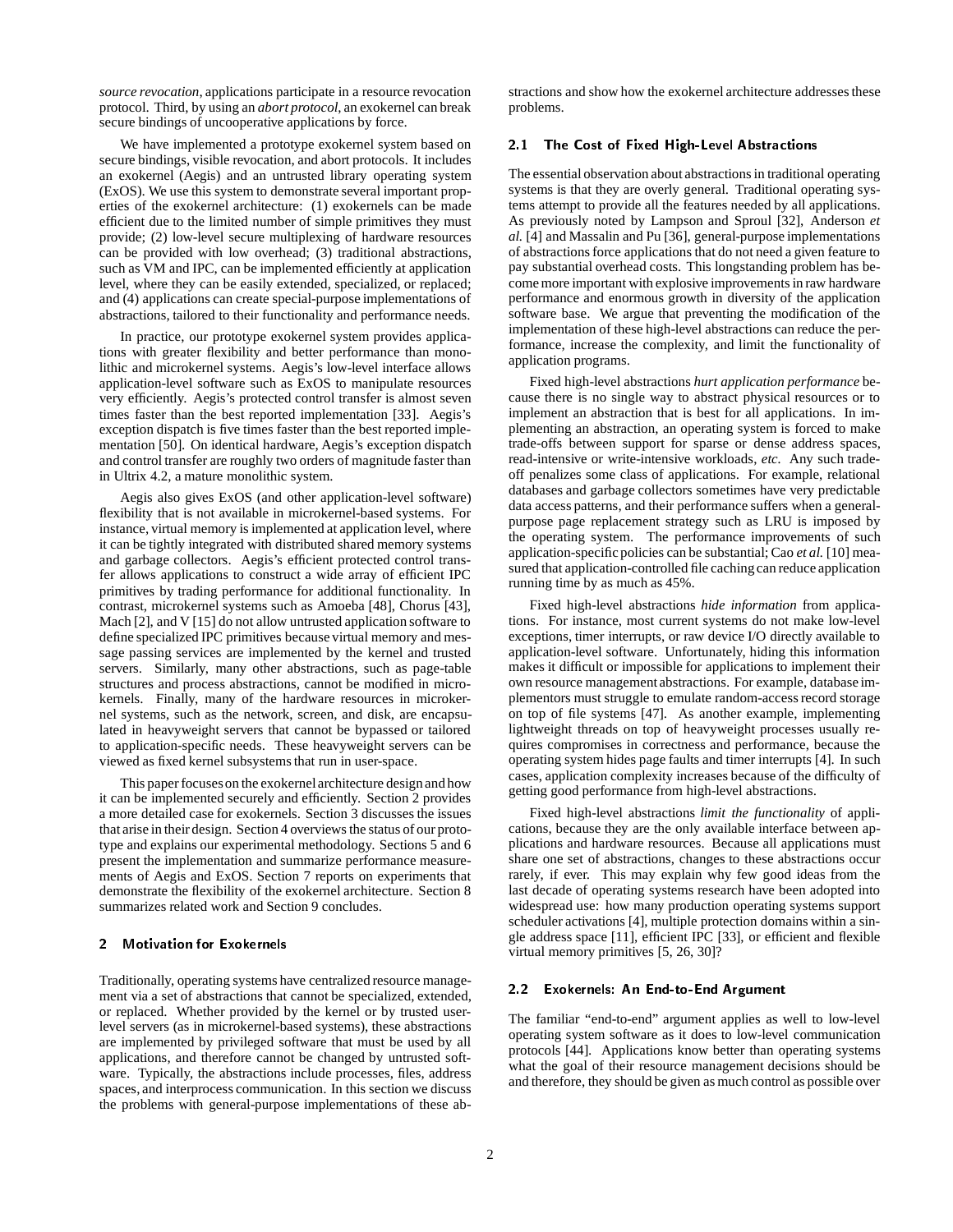

Figure 1: An example exokernel-based system consisting of a thin exokernel veneer that exports resources to library operating systems through secure bindings. Each library operating systemimplements its own system objects and policies. Applications link against standard libraries (*e.g.,* WWW, POSIX, and TCP libraries for Web applications) or against specialized libraries (e.g., a distributed shared memory library for parallel applications).

those decisions. Our solution is to allow traditional abstractions to be implemented entirely at application level.

To provide the maximum opportunity for application-level resource management, the exokernel architecture consists of a thin exokernel veneer that multiplexes and exports physical resources securely through a set of low-level primitives. Library operating systems, which use the low-level exokernel interface, implement higher-level abstractions and can define special-purpose implementations that best meet the performance and functionality goals of applications (see Figure 1). (For brevity, we sometimes refer to "library operating system" as "application.") This structure allows the extension, specialization and even replacement of abstractions. For instance, page-table structures can vary among library operating systems: an application can select a library with a particular implementation of a page table that is most suitable to its needs. To the best of our knowledge, no other secure operating system architecture allows applications so much useful freedom.

This paper demonstrates that the exokernel architecture is an effective way to address the problems listed in Section 2.1. Many of these problems are solved by simply moving the implementation of abstractionsto application level, since conflicts between application needs and available abstractions can then be resolved without the intervention of kernel architects. Furthermore, secure multiplexing does not require complex algorithms; it mostly requires tables to track ownership. Therefore, the implementation of an exokernel can be simple. A simple kernel improves reliability and ease of maintenance, consumes few resources, and enables quick adaptation to new requirements (*e.g.,* gigabit networking). Additionally, as is true with RISC instructions, the simplicity of exokernel operations allows them to be implemented efficiently.

#### $\blacksquare$  . The contract of the contract of the contract of the contract of the contract of the contract of the contract of the contract of the contract of the contract of the contract of the contract of the contract of the

The implementations of abstractions in library operating systems can be simpler and more specialized than in-kernel implementations, because library operating systems need not multiplex a resource among competing applications with widely different demands. In addition, since libraries are not trusted by an exokernel, they are free to trust the application. For example, if an application passes the wrong arguments to a library, only that application will be affected. Finally, the number of kernel crossings in an exokernel system can be smaller, since most of the operating system runs in the address space of the application.

Library operating systems can provide as much portability and compatibility as is desirable. Applications that use an exokernel interface directly will not be portable, because the interface will include hardware-specific information. Applications that use library operating systems that implement standard interfaces (*e.g.,* POSIX) will be portable across any system that provides the same interface. An application that runs on an exokernel can freely replace these library operating systemswithout any special privileges, which simplifies the addition and development of new standards and features. We expect that most applications will use a handful of available library operating systems that implement the popular interfaces; only designers of more ambitious applications will develop new library operating systems that fit their needs. Library operating systems themselves can be made portable by designing them to use a low-level machine-independent layer to hide hardware details.

Extending or specializing a library operating system might be considerably simplified by modular design. It is possible that objectoriented programming methods, overloading, and inheritance can provide useful operating system service implementations that can be easily specialized and extended, as in the VM++ library [30]. To reduce the space required by these libraries, support for shared libraries and dynamic linking will be an essential part of a complete exokernel-based system.

As in microkernel systems, an exokernel can provide backward compatibility in three ways: one, binary emulation of the operating system and its programs; two, by implementing its hardware abstraction layer on top of an exokernel; and three, re-implementing the operating system's abstractions on top of an exokernel.

#### $\bullet$  . The set of the set of the set of the set of the set of the set of the set of the set of the set of the set of the set of the set of the set of the set of the set of the set of the set of the set of the set of the s

The challenge for an exokernel is to give library operating systems maximum freedom in managing physicalresourceswhile protecting them from each other; a programming error in one library operating system should not affect another library operating system. To achieve this goal, an exokernel separates protection from management through a low-level interface.

In separating protection from management, an exokernel performs three important tasks: (1) tracking ownership of resources, (2) ensuring protection by guarding all resource usage or binding points, and (3) revoking access to resources. To achieve these tasks, an exokernel employs three techniques. First, using *secure bindings*, library operating systems can securely bind to machine resources. Second, *visible revocation* allows library operating systems to participate in a resource revocation protocol. Third, an *abort protocol* is used by an exokernel to break secure bindings of uncooperative library operating systems by force.

In this section, we enumerate the central design principles of the exokernel architecture. Then, we discuss in detail the three techniques that we use to separate protection from management.

#### $3.1$ **Design Principles**

An exokernel specifies the details of the interface that library operating systems use to claim, release, and use machine resources. This section articulates some of the principles that have guided our efforts to design an exokernel interface that provides library operating systems the maximum degree of control.

**Securely expose hardware**. The central tenet of the exokernel architecture is that the kernel should provide secure low-level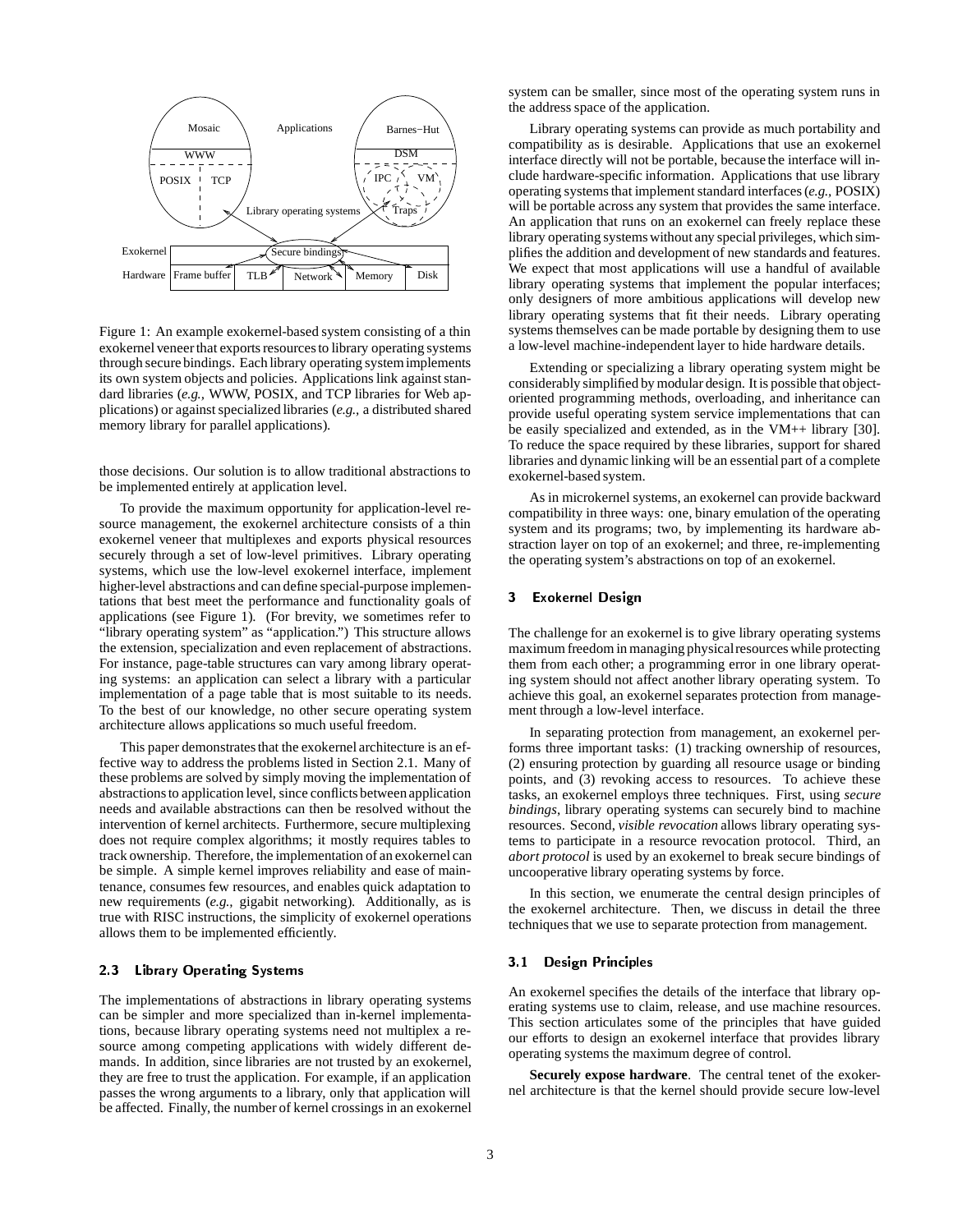primitives that allow all hardware resources to be accessed as directly as possible. An exokernel designer therefore strives to safely export all privileged instructions, hardware DMA capabilities, and machine resources. The resources exported are those provided by the underlying hardware: physical memory, theCPU, disk memory, translation look-aside buffer (TLB), and addressing context identifiers. This principle extends to less tangible machine resources such as interrupts, exceptions, and cross-domain calls. An exokernel should not impose higher-level abstractions on these events (*e.g.,* Unix signal or RPC semantics). For improved flexibility, most physical resources should be finely subdivided. The number, format, and current set of TLB mappings should be visible to and replaceable by library operating systems, as should any "privileged" co-processor state. An exokernel must export privileged instructions to library operating systems to enable them to implement traditional operating system abstractions such as processes and address spaces. Each exported operation can be encapsulated within a system call that checks the ownership of any resources involved.

Phrased negatively, this principle states that an exokernel should *avoid resource management*. It should only manage resources to the extent required by protection (*i.e.,* management of allocation, revocation, and ownership). The motivation for this principle is our belief that distributed, application-specific, resource management is the best way to build efficient flexible systems. Subsequent principles deal with the details of achieving this goal.

**Expose allocation**. An exokernel should allow library operating systems to request specific physical resources. For instance, if a library operating system can request specific physical pages, it can reduce cache conflicts among the pagesin its working set [29]. Furthermore, resources should not be implicitly allocated; the library operating system should participate in every allocation decision. The next principle aids the effectiveness of this participation.

**Expose Names**. An exokernel should export physical names. Physical names are efficient, since they remove a level of indirection otherwise required to translate between virtual and physical names. Physical names also encodeuseful resourceattributes. For example, in a system with physically-indexed direct-mapped caches, the name of a physical page (*i.e.,* its page number) determines which pages it conflicts with. Additionally, an exokernel should export bookkeeping data structures such as freelists, disk arm positions, and cached TLB entries so that applications can tailor their allocation requests to available resources.

**Expose Revocation**. An exokernel should utilize a visible resource revocation protocol so that well-behaved library operating systems can perform effective application-level resource management. Visible revocation allows physical names to be used easily and permits library operating systems to choose which instance of a specific resource to relinquish.

# Policy

An exokernel hands over resource policy decisions to library operating systems. Using this control over resources, an application or collection of cooperating applications can make decisions about how best to use these resources. However, as in all systems, an exokernel must include policy to arbitrate between competing library operating systems: it must determine the absolute importance of different applications, their share of resources, *etc.* This situation is no different than in traditional kernels. Appropriate mechanisms are determined more by the environment than by the operating system architecture. For instance, while an exokernel cedes management of resources over to library operating systems, it controls the allocation and revocation of these resources. By deciding which allocation requests to grant and from which applications to revoke resources, an exokernel can enforce traditional partitioning strategies, such as quotas or reservation schemes. Since policy conflicts boil down to resource allocation decisions (*e.g.,* allocation of seek time, physical memory, or disk blocks), an exokernel handles them in a similar manner.

# 3.2 Secure Bindings

One of the primary tasks of an exokernel is to multiplex resources *securely*, providing protection for mutually distrustful applications. To implement protection an exokernelmust guard each resource. To perform this task efficiently an exokernel allows library operating systems to bind to resources using *secure bindings*.

A secure binding is a protection mechanism that decouples authorization from the actual use of a resource. Secure bindings improve performance in two ways. First, the protection checks involved in enforcing a secure binding are expressed in terms of simple operations that the kernel (or hardware) can implement quickly. Second, a secure binding performs authorization only at bind time, which allows management to be decoupled from protection. Application-level software is responsible for many resources with complex semantics (*e.g.,* network connections). By isolating the need to understand these semantics to *bind time*, the kernel can efficiently implement access checks at *access time* without understanding them. Simply put, a secure binding allows the kernel to protect resources without understanding them.

Operationally, the one requirement needed to support secure bindings is a set of primitives that application-level software can use to express protection checks. The primitives can be implemented either in hardware or software. A simple hardware secure binding is a TLB entry: when a TLB fault occurs the complex mapping of virtual to physical addressesin a library operating system's page table is performed and then loaded into the kernel (bind time) and then used multiple times (accesstime). Another example is the packet filter [37], which allows predicates to be downloaded into the kernel (bind time) and then run on every incoming packet to determine which application the packet is for (access time). Without a packet filter, the kernel would need to query every application or network server on every packet reception to determine who the packet was for. By separating protection (determining who the packet is for) from authorization and management (setting up connections, sessions, managing retransmissions, *etc.*) very fast network multiplexing is possible while still supporting complete application-level flexibility.

We use three basic techniques to implement secure bindings: hardware mechanisms, software caching, and downloading application code.

Appropriate hardware support allows secure bindings to be couched as low-level protection operations such that later operations can be efficiently checked without recourse to high-level authorization information. For example, a file server can buffer data in memory pages and grant access to authorized applications by providing them with capabilities for the physical pages. An exokernel would enforce capability checking without needing any information about the file system's authorization mechanisms. As another example, some Silicon Graphics frame buffer hardware associates an ownership tag with each pixel. This mechanism can be used by the window manager to set up a binding between a library operating system and a portion of the frame buffer. The application can accessthe frame buffer hardware directly, becausethe hardware checksthe ownership tag when I/O takes place.

Secure bindings can be cached in an exokernel. For instance, an exokernel can use a large software TLB [7, 28] to cache address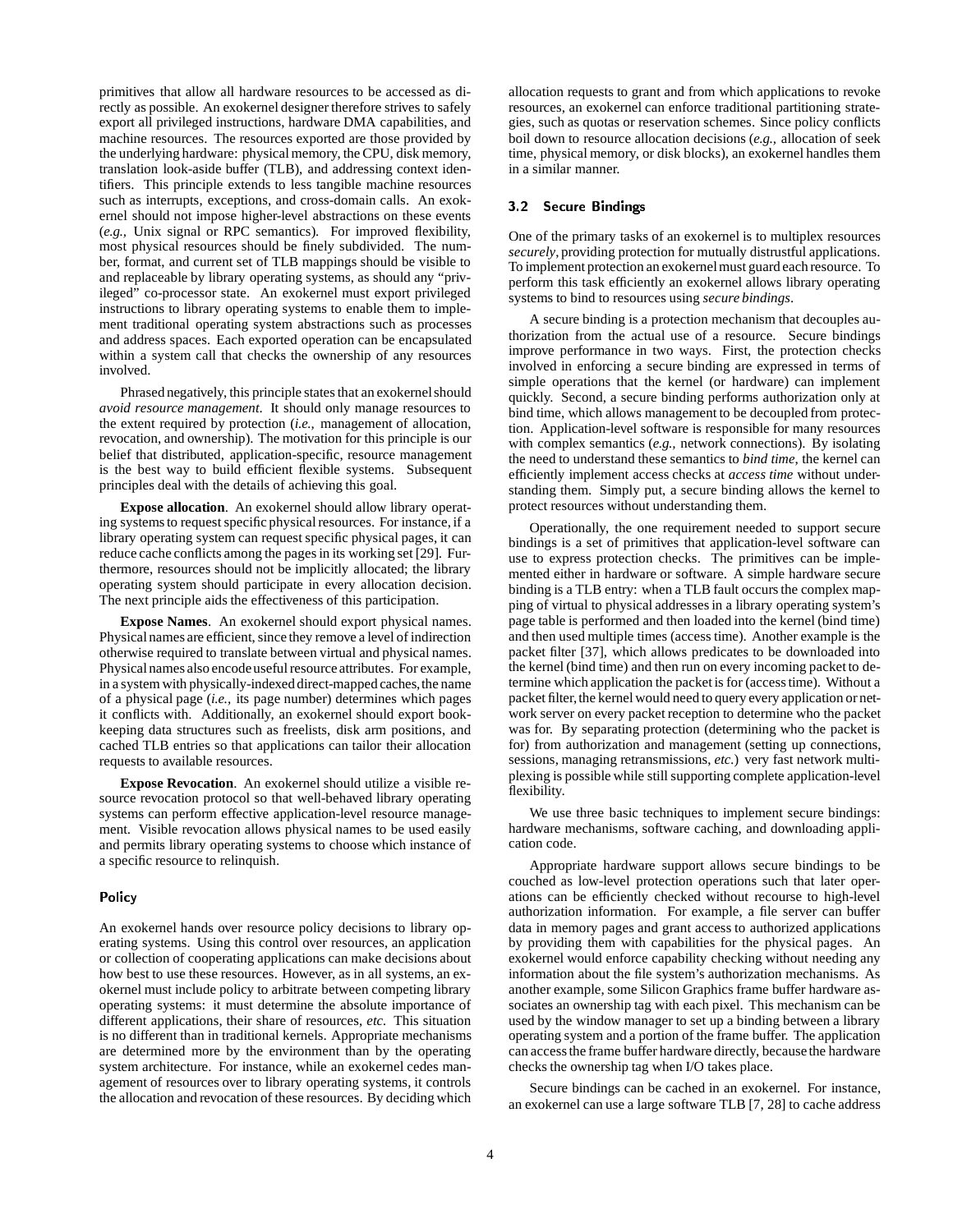translations that do not fit in the hardware TLB. The software TLB can be viewed as a cache of frequently-used secure bindings.

Secure bindings can be implemented by downloading code into the kernel. This code is invoked on every resource access or event to determine ownership and the actions that the kernel should perform. Downloading code into the kernel allows an application thread of control to be immediately executed on kernel events. The advantages of downloading code are that potentially expensive crossings can be avoided and that this code can run without requiring the application itself to be scheduled. Type-safe languages[9, 42], interpretation, and sandboxing [52] can be used to execute untrusted application code safely [21].

We provide examples of each of these three techniques below and discuss how secure bindings apply to the secure multiplexing of physical memory and network devices.

## $\blacksquare$  . The state of the state of the state of the state of the state of the state of the state of the state of the state of the state of the state of the state of the state of the state of the state of the state of the

Secure bindings to physical memory are implemented in our prototype exokernel using self-authenticating capabilities [12] and address translation hardware. When a library operating system allocates a physical memory page, the exokernel creates a secure binding for that page by recording the owner and the read and write capabilities specified by the library operating system. The owner of a page has the power to change the capabilities associated with it and to deallocate it.

To ensure protection, the exokernel guards every access to a physical memory page by requiring that the capability be presented by the library operating system requesting access. If the capability is insufficient, the request is denied. Typically, the processor contains a TLB, and the exokernel must check memory capabilities when a library operating system attempts to enter a new virtual-to-physical mapping. To improve library operating system performance by reducing the number times secure bindings must be established, an exokernel may cache virtual-to-physical mappings in a large software TLB.

If the underlying hardware defines a page-table interface, then an exokernel must guard the page table instead of the TLB. Although the details of how to implement secure memory bindings will vary depending on the details of the address translation hardware, the basic principle is straightforward: privileged machine operations such as TLB loads and DMA must be guarded by an exokernel. As dictated by the exokernel principle of exposing kernel book-keeping structures, the page table should be visible (read only) at application level.

Using capabilities to protect resources enables applications to grant access rights to other applications without kernel intervention. Applications can also use "well-known" capabilities to share resources easily.

To break a secure binding, an exokernel must change the associated capabilities and mark the resource as free. In the case of physical memory, an exokernel would flush all TLB mappings and any queued DMA requests.

#### $\blacksquare$  . The set of the set of the set of the set of the set of the set of the set of the set of the set of the set of the set of the set of the set of the set of the set of the set of the set of the set of the set of the

Multiplexing the network efficiently is challenging, since protocolspecific knowledge is required to interpret the contents of incoming messages and identify the intended recipient.

Support for network demultiplexing can be provided either in software or hardware. An example of a hardware-basedmechanism is the use of the virtual circuit in ATM cells to securely bind streams to applications[19].

Software support for message demultiplexing can be provided by packet filters [37]. Packet filters can be viewed as an implementation of secure bindings in which application code—the filters are downloaded into the kernel. Protocol knowledge is limited to the application, while the protection checks required to determine packet ownership are couched in a language understood by the kernel. Fault isolation is ensured by careful language design (to bound runtime) and runtime checks (to protect against wild memory references and unsafe operations).

Our prototype exokernel uses packet filters, because our current network does not provide hardware mechanisms for message demultiplexing. One challenge with a language-based approach is to make running filters fast. Traditionally, packet filters have been interpreted, making them less efficient than in-kernel demultiplexing routines. One of the distinguishing features of the packet filter engine used by our prototype exokernel is that it compiles packet filters to machine code at runtime, increasing demultiplexing performance by more than an order of magnitude [22].

The one problem with the use of a packet filter is ensuring that that a filter does not "lie" and accept packets destined to another process. Simple security precautionssuch as only allowing a trusted server to install filters can be used to address this problem. On a system that assumes no malicious processes, our language is simple enough that in many cases even the use of a trusted server can be avoided by statically checking a new filter to ensure that it cannot accept packets belonging to another; by avoiding the use of any central authority, extensibility is increased.

Sharing the network interface for outgoing messages is easy. Messages are simply copied from application space into a transmit buffer. In fact, with appropriate hardware support, transmission buffers can be mapped into application space just as easily as physical memory pages [19].

# -% \$

In addition to implementing secure bindings, downloading code can be used to improve performance. Downloading code into the kernel has two main performance advantages. The first is obvious: elimination of kernel crossings. The secondis more subtle: the execution time of downloaded code can be readily bounded [18]. The crucial importance of "tamed" code is that it can be executed when the application is not scheduled. This decoupling allows downloaded code to be executed in situations where context switching to the application itself is infeasible (*e.g.,* when only a few microseconds of free processing time is available). Packet filters are an example of thisfeature: since the packet-filter runtime is bounded, the kernel can use it to demultiplex messagesirrespective of what application is scheduled; without a packet filter the operating system would have to schedule each potential consumer of the packet [37].

*Application-specific Safe Handlers* (ASHs) are a more interesting example of downloading code into our prototype exokernel. These application handlers can be downloaded into the kernel to participate in message processing. An ASH is associated with a packet filter and runs on packet reception. One of the key features of an ASH is that it can initiate a message. Using this feature, roundtrip latency can be greatly reduced, since replies can be transmitted on the spot instead of being deferred until the application is scheduled. ASHs have a number of other useful features (see Section 6).

A salient issue in downloading code is the *level* at which the code is specified. High-level languages have more semantic information, which provides more information for optimizations. For example, our packet-filter language is a high-level declarative language. As a result packet filters can be merged [56] in situations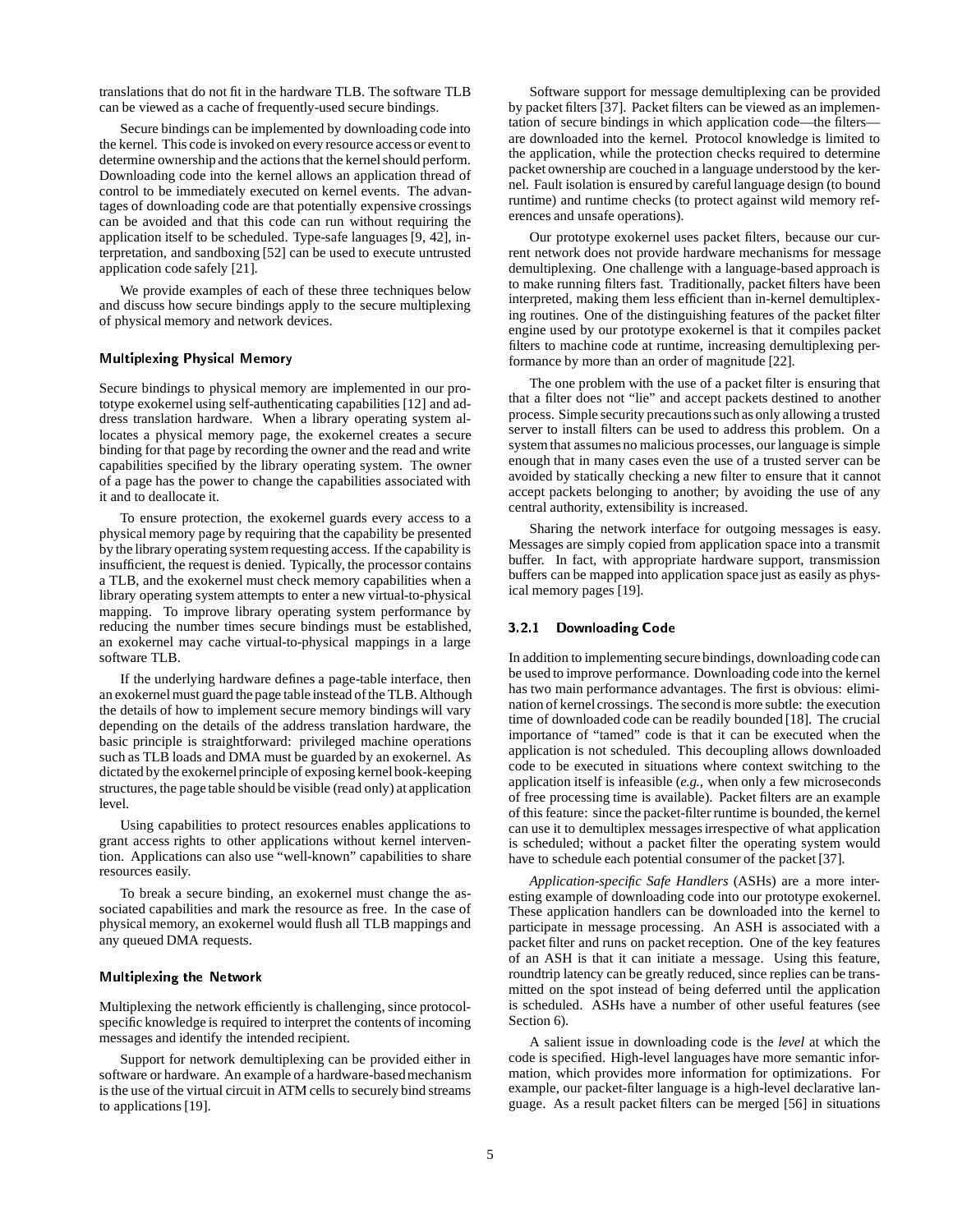where merging a lower-level, imperative language would be infeasible. However, in cases where such optimizations are not done, (*e.g.,* in an exception handler) a low-level language is more in keeping with the exokernel philosophy: it allows the broadest range of application-level languages to be targeted to it and the simplest implementation. ASHs are another example of this tradeoff: most ASHs are imported into the kernel in the form of the object code of the underlying machine; however, in the few key places where higher level semantics are useful we have extended the instruction set of the machine.

# $\blacksquare$  . And the second contract of the second contract of the second contract of the second contract of the second contract of the second contract of the second contract of the second contract of the second contract of t

Once resources have been bound to applications, there must be a way to reclaim them and break their secure bindings. Revocation can either be *visible* or *invisible* to applications. Traditionally, operating systems have performed revocation invisibly,deallocating resources without application involvement. For example, with the exception of some external pagers [2, 43], most operating systems deallocate (and allocate) physical memory without informing applications. This form of revocation has lower latency than visible revocation since it requires no application involvement. Its disadvantages are that library operating systems cannot guide deallocation and have no knowledge that resources are scarce.

An exokernel uses visible revocation for most resources. Even the processoris explicitly revoked at the end of a time slice; a library operating system can react by saving only the required processor state. For example, a library operating system could avoid saving the floating point state or other registers that are not live. However, since visible revocation requires interaction with a library operating system, invisible revocation can perform better when revocations occur very frequently. Processor addressing-context identifiers are a stateless resource that may be revoked very frequently and are best handled by invisible revocation.

#### - #-  )\$

The use of physical resource names requires that an exokernel reveal each revocation to the relevant library operating system so that it can relocate its physical names. For instance, a library operating system that relinquishes physical page "5" should update any of its page-table entries that refer to this page. This is easy for a library operating system to do when it deallocates a resource in reaction to an exokernel revocation request. An abort protocol (discussed below) allows relocation to be performed when an exokernel forcibly reclaims a resource.

We view the revocation process as a dialogue between an exokernel and a library operating system. Library operating systems should organize resource lists so that resources can be deallocated quickly. For example, a library operating system could have a simple vector of physical pagesthat it owns: when the kernel indicates that some page should be deallocated, the library operating system selects one of its pages, writes it to disk, and frees it.

#### \$ -

An exokernel must also be able to take resources from library operating systems that fail to respond satisfactorily to revocation requests. An exokernel can define a second stage of the revocation protocol in which the revocation request ("please return a memory page") becomes an imperative ("return a page within 50 microseconds"). However, if a library operating system fails to respond quickly, the secure bindings need to be broken "by force." The actions taken when a library operating system is recalcitrant are defined by the *abort protocol*.

One possible abort protocol is to simply kill any library operating system and its associated application that fails to respond quickly to revocation requests. We rejected this method because we believe that most programmers have great difficulty reasoning about hard real-time bounds. Instead, if a library operating system fails to comply with the revocation protocol, an exokernel simply breaks all existing secure bindings to the resource and informs the library operating system.

To record the forced loss of a resource, we use a *repossession vector*. When an exokernel takes a resource from a library operating system, this fact is registered in the vector and the library operating system receives a "repossession" exception so that it can update any mappings that use the resource. For resources with state, an exokernel can write the state into another memory or disk resource. In preparation, the library operating system can pre-load the repossession vector with a list of resources that can be used for this purpose. For example, it could provide names and capabilities for disk blocks that should be used as backing store for physical memory pages.

Another complication is that an exokernel should not arbitrarily choose the resource to repossess. A library operating system may use some physicalmemory to store vital bootstrap information such as exception handlers and page tables. The simplest way to deal with this is to guarantee each library operating system a small number of resources that will not be repossessed (*e.g.,* five to ten physical memory pages). If even those resources must be repossessed, some emergency exception that tells a library operating system to submit itself to a "swap server" is required.

#### $\mathcal{L} = \{ \mathcal{L} = \mathcal{L} \}$  . The contract of the contract of the contract of the contract of the contract of the contract of the contract of the contract of the contract of the contract of the contract of the contract of

We have implemented two software systems that follow the exokernel architecture: *Aegis*, an exokernel, and *ExOS*, a library operating system. Another prototype exokernel, *Glaze*, is being built for an experimental SPARC-based shared-memory multiprocessor [35], along with *PhOS*, a parallel operating system library.

Aegis and ExOS are implemented on MIPS-based DECstations. Aegis exports the processor, physical memory, TLB, exceptions, and interrupts. In addition, it securely exports the network interface using a packet filter system that employs dynamic code generation. ExOS implements processes, virtual memory, user-level exceptions, various interprocess abstractions, and several network protocols (ARP/RARP, IP, UDP, and NFS). A native extensible file system that implements global buffer management is under development. Currently, our prototype system has no real users, but is used extensively for development and experimentation.

The next three sections describe the implementation of Aegis, ExOS, and extensions to ExOS. Included in the discussion are experiments that test the efficacy of the exokernel approach. These experiments test four hypotheses:

- Exokernels can be very efficient.
- Low-level, secure multiplexing of hardware resources can be implemented efficiently.
- Traditional operating system abstractions can be implemented efficiently at application level.
- Applications can create special-purpose implementations of these abstractions.

On identical hardware we compare the performance of Aegis and ExOS with the performance of Ultrix4.2, a mature monolithic UNIX operating system. It is important to note that Aegis and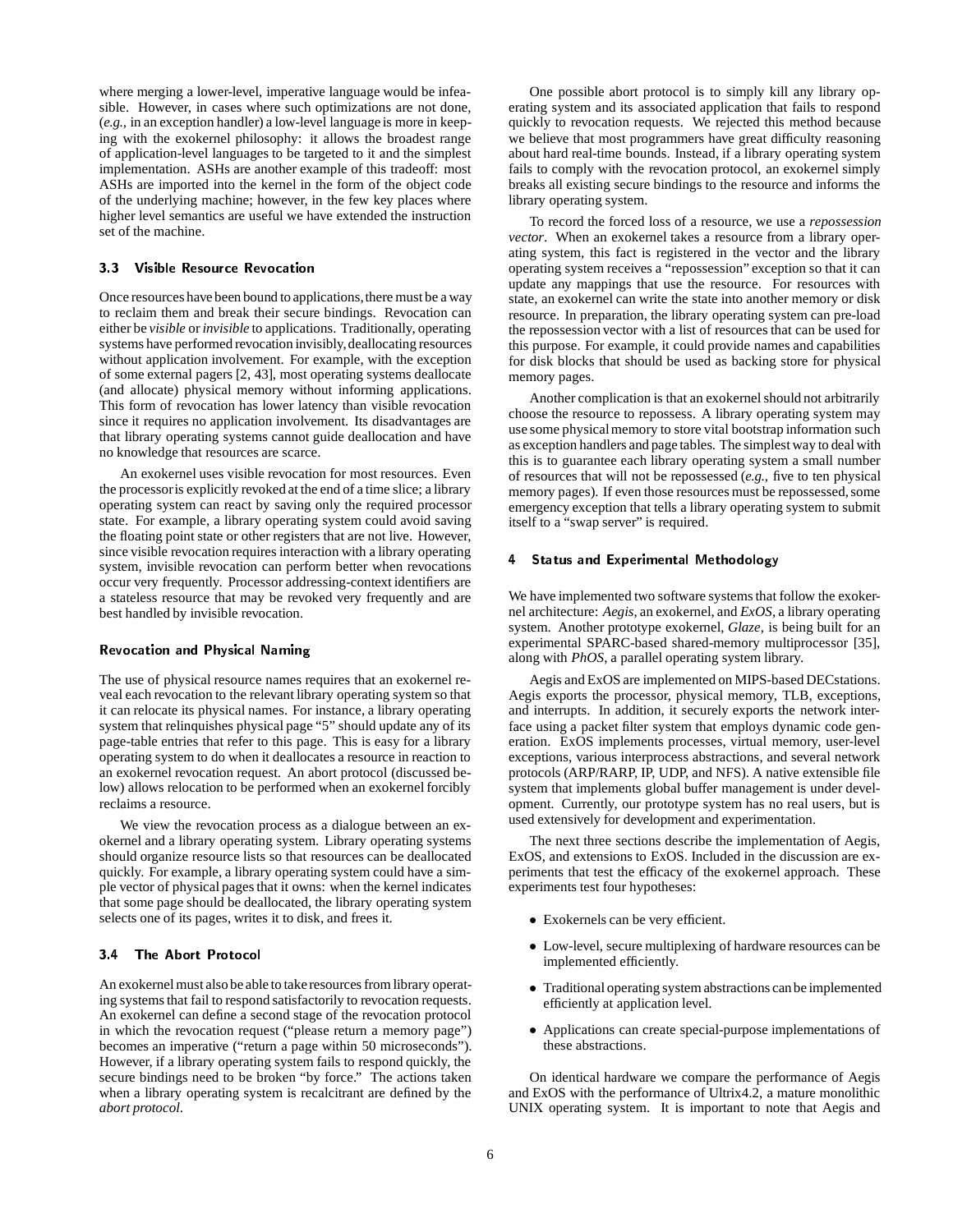| Machine              | <b>Processor</b>  | <b>SPEC</b> rating | <b>MIPS</b> |
|----------------------|-------------------|--------------------|-------------|
| DEC2100 (12.5 MHz)   | R <sub>2000</sub> | 8.7 SPECint89      | $\sim$ 11   |
| DEC3100 (16.67 MHz)  | R3000             | 11.8 SPECint89     | $\sim$ 15   |
| DEC5000/125 (25 MHz) | R3000             | 16.1 SPECint92     | $\sim$ 25   |

Table 1: Experimental platforms.

ExOS do not offer the same level of functionality as Ultrix. We do not expect these additions to cause large increasesin our timing measurements.

The comparisons with Ultrix serve two purposes. First, they show that there is much overhead in today's systems, which can be easily removed by specialized implementations. Second, they provide a well-known, easily-accessible point of reference for understanding Aegis's and ExOS's performance. Ultrix, despite its poor performance relative to Aegis, is *not* a poorly tuned system; it is a mature monolithic system that performs quite well in comparison to other operating systems [39]. For example, it performs two to three times better than Mach 3.0 in a set of I/O benchmarks[38]. Also, its virtual memory performance is approximately twice that of Mach 2.5 and three times that of Mach 3.0 [5].

In addition, we attempt to assess Aegis's and ExOS's performance in the light of recent advances in operating systems research. These advanceshave typically been evaluated on different hardware and frequently use experimental software, making head-to-head comparisons impossible. In these cases we base our comparisons on relative SPECint ratings and instruction counts.

Table 1 shows the specific machine configurations used in the experiments. For brevity, we refer to the DEC5000/125 as DEC5000. The three machine configurations are used to get a tentative measure of the scalability of Aegis. All times are measured using the "wall-clock." We used clock on the Unix implementations and a microsecond counter on Aegis. Aegis's time quantum was set at 15.625 milliseconds. All benchmarks were compiled using an identical compiler and flags: gcc version 2.6.0 with optimization flags "-O2." None of the benchmarks use floating-point instructions; therefore, we do not save floating-point state. Both systems were run in "single-user" mode and were isolated from the network.

The per-operation cost was obtained by repeating the operation a large number of times and averaging. As a result, the measurements do not consider cold start missesin the cache or TLB, and therefore represent a "best case." Because, Ultrix has a much larger cache and virtual memory footprint than Aegis, this form of measurement is more favorable to Ultrix. Because Ultrix was sensitive to the instance of the type of machine it was run on, we took the best time measured. The exokernel numbers are the median of three trials.

A few of our benchmarks are extremely sensitive to instruction cache conflicts. In some cases the effects amounted to a factor of three performance penalty. Changing the order in which ExOS's object files are linked was sufficient to remove most conflicts. A happy side-effect of using application-level libraries is that object code rearrangement is extremely straightforward (i.e., a "makefile" edit). Furthermore, with instruction cache tools, conflicts between application and library operating system code can be removed automatically—an option not available to applications using traditional operating systems. We believe that the large impact of instruction cache conflicts is due to the fact that most Aegis operations are performed at near hardware speed; as a result, even minor conflicts are noticeable.

| <b>System call</b> | <b>Description</b>                              |
|--------------------|-------------------------------------------------|
| Yield              | Yield processor to named process                |
| Scall              | Synchronous protected control transfer          |
| Acall              | Asynchronous protected control transfer         |
| Alloc              | Allocation of resources $(e.g., physical page)$ |
| Dealloc            | Deallocation of resources                       |

Table 2: A subset of the Aegis system call interface.

| <b>Primitive operations</b> | <b>Description</b>              |
|-----------------------------|---------------------------------|
| TLBwr                       | Insert mapping into TLB         |
| FPUmod                      | Enable/disable FPU              |
| CIDswitch                   | Install context identifier      |
| TLBvadelete                 | Delete virtual address from TLB |

Table 3: A sample of Aegis's primitive operations.

# - & %

This section describes the implementation and performance of Aegis. The performance numbers demonstrate that Aegis and lowlevel multiplexing can be implemented efficiently. We describe in detail how Aegis multiplexes the processor, dispatches exceptions, translates addresses, transfers control between address spaces, and multiplexes the network.

# - - - - - - -

Table 2 lists a subset of the Aegis interface. We discuss the implementation of most of the system calls in this section. Aegis also supports a set of *primitive operations* that encapsulate privileged instructions and are guaranteed not to alter application-visible registers (see Table 3 for some typical examples). These primitive operations can be viewed as pseudo-instructions(similar to the Alpha's use of PALcode [45]). In this subsection we examine how Aegis protects time slices and processor environments; other resources are protected as described in Section 3.

# 5.1.1 Processor Time Slices

Aegis represents the CPU as a linear vector, where each element corresponds to a time slice. Time slices are partitioned at the clock granularity and can be allocated in a manner similar to physical memory. Scheduling is done "round robin" by cycling through the vector of time slices. A crucial property of this representation is *position*, which encodes an ordering and an approximate upper bound on when the time slice will be run. Position can be used to meet deadlines and to trade off latency for throughput. For example, a long-running scientific application could allocate contiguous time slices in order to minimize the overhead of context switching, while an interactive application could allocate several equidistant time slices to maximize responsiveness.

Timer interrupts denote the beginning and end of time slices,and are delivered in a manner similar to exceptions (discussed below): a register is saved in the "interrupt save area," the exception program counter is loaded, and Aegis jumps to user-specified interrupt handling code with interrupts re-enabled. The application's handlers are responsible for general-purpose context switching: saving and restoring live registers, releasing locks, *etc*. This framework gives applications a large degree of control over context switching. For example, it can be used to implement scheduler activations [4].

Fairness is achieved by bounding the time an application takes to save its context: each subsequent timer interrupt (which demarcates a time slice) is recorded in an excess time counter. Applications pay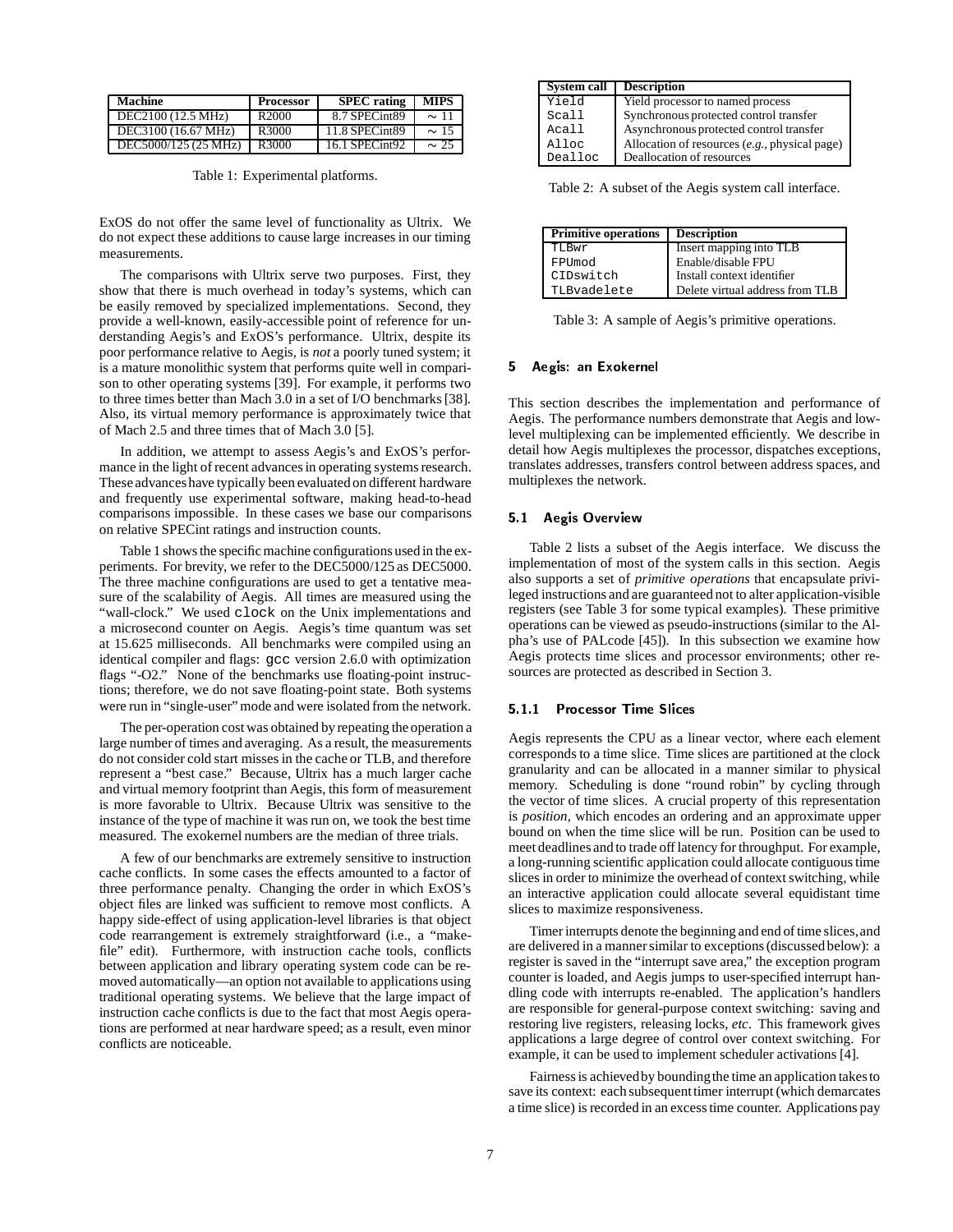for each excesstime slice consumed by forfeiting a subsequent time slice. If the excesstime counter exceeds a predetermined threshold, the environment is destroyed. In a more friendly implementation, Aegis could perform a complete context switch for the application.

This simple scheduler can support a wide range of higher-level scheduling policies. As we demonstrate in Section 7, an application can enforce proportional sharing on a collection of sub-processes.

# $\blacksquare$  . The contract of the contract of the contract of the contract of the contract of the contract of the contract of the contract of the contract of the contract of the contract of the contract of the contract of the

An Aegis processor environment is a structure that stores the information needed to deliver events to applications. All resource consumption is associated with an environment because Aegis must deliver events associated with a resource (such as revocation exceptions) to its designated owner.

Four kinds of events are delivered by Aegis: exceptions, interrupts, protected control transfers, and addresstranslations. Processor environments contain the four contexts required to support these events:

**Exception context**: for each exception an exception context contains a program counter for where to jump to and a pointer to physical memory for saving registers.

**Interrupt context**: for each interrupt an interrupt context includes a program counters and register-save region. In the case of timer interrupts, the interrupt context specifies separate program counters for start-time-slice and end-time-slice cases, as well as status register values that control co-processor and interrupt-enable flags.

**Protected Entry context**: a protected entry context specifies program countersfor synchronousand asynchronousprotected control transfers from other applications. Aegis allows any processor environment to transfer control into any other; access control is managed by the application itself.

**Addressing context**: an addressing context consists of a set of *guaranteed mappings*. A TLB miss on a virtual address that is mapped by a guaranteed mapping is handled by Aegis. Library operating systems rely on guaranteed mappings for bootstrapping page-tables, exception handling code, and exception stacks. The addressing context also includes an addressspace identifier, a status register, and a tag used to hash into the Aegis software TLB (see Section 5.4). To switch from one environment to another, Aegis must install these three values.

These are the event-handling contexts required to define a process. Each context depends on the others for validity: for example, an addressing context does not make sense without an exception context, since it does not define any action to take when an exception or interrupt occurs.

# 

The base cost for null procedure and system calls are shown in Table 4. The null procedure call shows that Aegis's scheduling flexibility does not add overhead to base operations. Aegis has two system call paths: the first for system calls that do not require a stack, the second for those that do. With the exception of protected control transfers, which are treated as a special case for efficiency, all Aegis system calls are vectored along one of these two paths. Ultrix's getpid is approximately an order of magnitude slower than Aegis's slowest system call path—this suggests that the base cost of demultiplexing system calls is significantly higher in Ultrix. Part of the reason Ultrix is so much less efficient on this basic operation is that it performs a more expensive demultiplexing operation. For example, on a MIPS processor, kernel TLB faults are vectored

| <b>Machine</b> | OS.    | Procedure call | Syscall (getpid) |
|----------------|--------|----------------|------------------|
| <b>DEC2100</b> | Ultrix | 0.57           | 32.2             |
| <b>DEC2100</b> | Aegis  | 0.56           | 3.2/4.7          |
| <b>DEC3100</b> | Ultrix | 0.42           | 33.7             |
| <b>DEC3100</b> | Aegis  | 0.42           | 2.9/3.5          |
| <b>DEC5000</b> | Ultrix | 0.28           | 21.3             |
| <b>DEC5000</b> | Aegis  | 0.28           | 1.6/2.3          |

Table 4: Time to perform null procedure and system calls. Two numbers are listed for Aegis's system calls: the first for system calls that do not use a stack, the second for those that do. Times are in microseconds.

| <b>Machine</b> | OS     | unalign | overflow | coproc | prot  |
|----------------|--------|---------|----------|--------|-------|
| <b>DEC2100</b> | Ultrix | n/a     | 208.0    | n/a    | 238.0 |
| <b>DEC2100</b> | Aegis  | 2.8     | 2.8      | 2.8    | 3.0   |
| <b>DEC3100</b> | Ultrix | n/a     | 151.0    | n/a    | 177.0 |
| <b>DEC3100</b> | Aegis  | 2.1     | 2.1      | 2.1    | 2.3   |
| <b>DEC5000</b> | Ultrix | n/a     | 130.0    | n/a    | 154.0 |
| <b>DEC5000</b> | Aegis  | 1.5     | 1.5      | 1.5    |       |

Table 5: Time to dispatch an exception in Aegis and Ultrix; times are in microseconds.

through the same fault handler as system calls. Therefore, Ultrix must take great care not to disturb any registers that will be required to "patch up" an interrupted TLB miss. Because Aegis does not map its data structures (and has no page tables) it can avoid such intricacies. We expect this to be the common case with exokernels.

# 5.3 Exceptions

Aegis dispatches all hardware exceptions to applications (save for system calls) using techniques similar to those described in Thekkath and Levy [50]. To dispatch an exception, Aegis performs the following actions:

- 1. It saves three scratch registers into an agreed-upon "save area." (To avoid TLB exceptions, Aegis does this operation using physical addresses.)
- 2. It loads the exception program counter, the last virtual address that failed to have a valid translation, and the cause of the exception.
- 3. It usesthe cause of the exception to perform an indirect jump to an application-specified program counter value, where execution resumes with the appropriate permissions set (*i.e.,* in user-mode with interrupts re-enabled).

After processing an exception,applications can immediately resume execution without entering the kernel. Ensuring that applications can return from their own exceptions (without kernel intervention) requires that all exception state be available for user reconstruction. This means that all registers that are saved must be in user-accessible memory locations.

Currently, Aegis dispatches exceptions in 18 instructions. The low-level nature of Aegis allows an extremely efficient implementation: the time for exception dispatching on a DECstation5000/125 is 1.5 microseconds. This time is over five times faster than the most highly-tuned implementation in the literature (8 microseconds on DECstation5000/200 [50], a machine that is 1.2 faster on SPECint92 than our DECstation5000/125). Part of the reason for this improvement is that Aegis does not use mapped data structures, and so does not have to separate kernel TLB misses from the more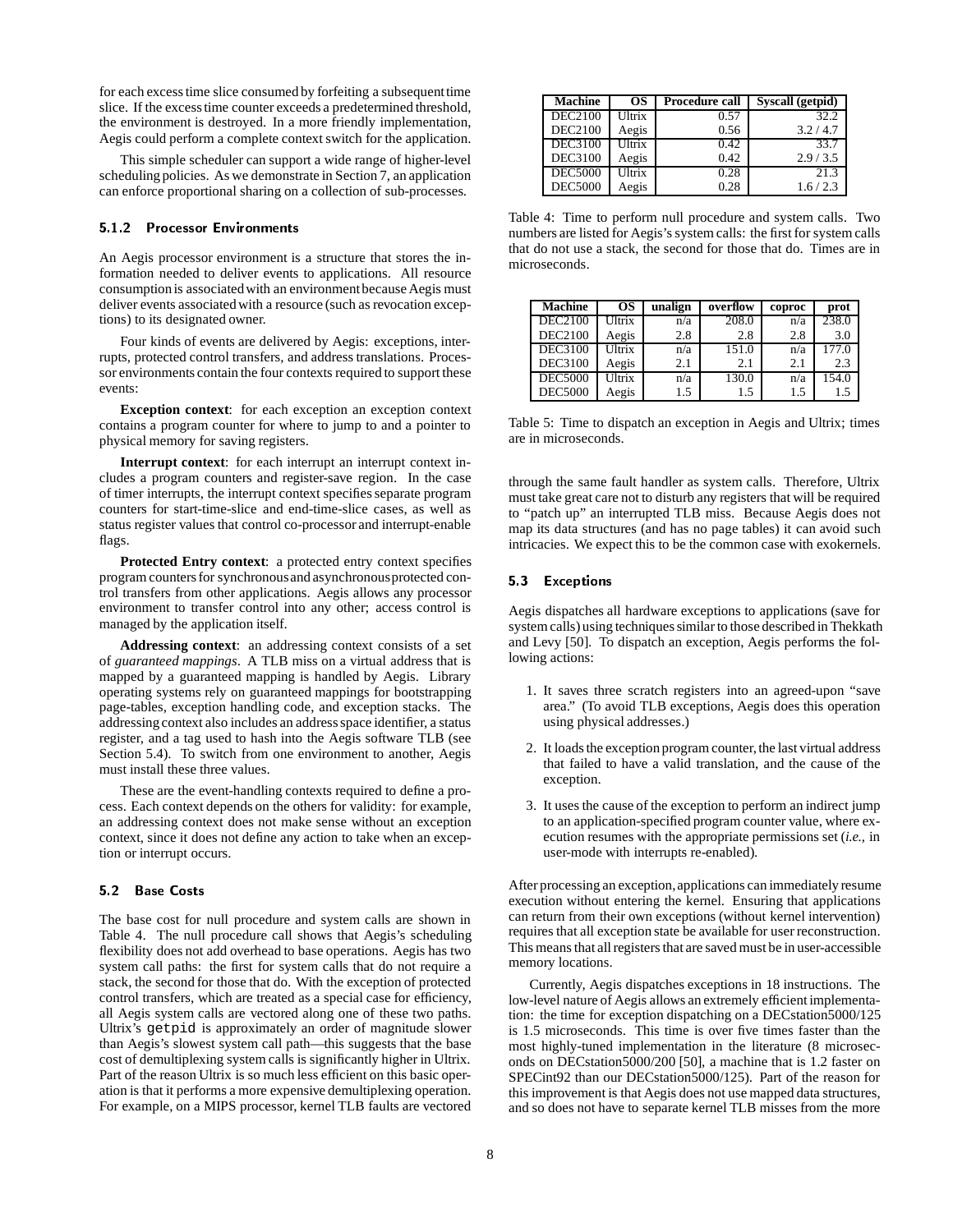general class of exceptions in its exception demultiplexing routine. Fast exceptions enable a number of intriguing applications: efficient page-protection traps can be used by applications such as distributed shared memory systems, persistent object stores, and garbage collectors [5, 50].

Table 5 shows exception dispatch times for unaligned pointer accesses (**unalign**), arithmetic overflow (**overflow**), attempted use of the floating point co-processor when it is disabled (**coproc**) and access to protected pages (**prot**). The times for **unalign** are not available under Ultrix since the kernel attempts to "fix up" an unaligned access and writes an error message to standard error. Additionally, Ultrix does not allow applicationsto disable co-processors, and hence cannot utilize the **coproc** exception. Times are given in Table 5. In each case, Aegis's exception dispatch times are approximately two orders of magnitude faster than Ultrix.

## -

This section looks at two problems in supporting application-level virtual memory: bootstrapping and efficiency. An exokernel must provide support for bootstrapping the virtual naming system (*i.e.,* it must support translation exceptions on both application page-tables and exception code). Aegis provides a simple bootstrapping mechanism through the use of a small number of guaranteed mappings. A miss on a guaranteed mapping will be handled automatically by Aegis. This organization frees the application from dealing with the intricacies of boot-strapping TLB miss and exception handlers, which can take TLB misses. To implement guaranteed mappings efficiently, an application's virtual addressspace is partitioned into two segments. The first segment holds normal application data and code. Virtual addresses in the segment can be "pinned" using guaranteed mappings and typically holds exception handling code and page-tables.

On a TLB miss, the following actions occur:

- 1. Aegis checks which segment the virtual address resides in. If it is in the standard user segment, the exception is dispatched directly to the application. If it is in the second region, Aegis first checks to see if it is a guaranteed mapping. If so, Aegis installs the TLB entry and continues; otherwise, Aegis forwards it to the application.
- 2. The application looks up the virtual address in its page-table structure and, if the access is not allowed raises the appropriate exception (*e.g.,* "segmentation fault"). If the mapping is valid, the application constructs the appropriate TLB entry and its associated capability and invokes the appropriate Aegis system routine.
- 3. Aegis checks that the given capability corresponds to the access rights requested by the application. If it does, the mapping is installed in the TLB and control is returned to the application. Otherwise an error is returned.
- 4. The application performs cleanup and resumes execution.

In order to support application-level virtual memory efficiently, TLB refills must be fast. To this end, Aegis caches TLB entries (a form of secure bindings) in the kernel by overlaying the hardware TLB with a large software TLB (STLB) to absorb capacity misses [7, 28]. On a TLB miss, Aegis first checks to see whether the required mapping is in the STLB. If so, Aegis installs it and resumes execution; otherwise, the miss is forwarded to the application.

The STLB contains 4096 entries of 8 bytes each. It is directmapped and resides in unmapped physical memory. An STLB "hit" takes 18 instructions (approximately one to two microseconds). In

| OS.            | <b>Machine</b> | MHz      | <b>Transfer cost</b>   |
|----------------|----------------|----------|------------------------|
| Aegis          | <b>DEC2100</b> | 12.5MHz  | 2.9                    |
| Aegis          | <b>DEC3100</b> | 16.67MHz | 2.2                    |
| Aegis          | <b>DEC5000</b> | 25MHz    | 1.4                    |
| L <sub>3</sub> | 486            |          | 50MHz 9.3 (normalized) |

Table 6: Time to perform a (unidirectional) protected control transfer; times are in microseconds.

contrast, performing an upcall to application level on a TLB miss, followed by a system call to install a new mapping is at least three to six microseconds more expensive.

As dictated by the exokernel principle of exposing kernel bookkeeping structures, the STLB can be mapped using a well-known capability, which allows applicationsto efficiently probe for entries.

#### %

Aegis provides a *protected control transfer* mechanismas a substrate for efficient implementations of IPC abstractions. Operationally, a protected control transfer changesthe program counterto an agreedupon value in the callee, donates the current time slice to the callee's processor environment, and installs the required elements of the callee's processor context (addressing-context identifier, addressspace tag, and processor status word).

Aegis provides two forms of protected control transfers: *synchronous* and *asynchronous*. The difference between the two is what happens to the processor time slice. Asynchronous calls donate only the remainder of the current time slice to the callee. Synchronous calls donate the current time and all future instantiations of it; the callee can return the time slice via a synchronous control transfer call back to the original caller. Both forms of control transfer guarantee two important properties. First, to applications, a protected control transfer is atomic: once initiated it will reach the callee. Second, Aegis will not overwrite any application-visible register. These two properties allow the large register sets of modern processors to be used as a temporary message buffer [14].

Currently, our synchronous protected control transfer operation takes 30 instructions. Roughly ten of these instructions are used to distinguish the system call "exception" from other hardware exceptions on the MIPS architecture. Setting the status, co-processor, and address-tag registers consumes the remaining 20 instructions, and could benefit from additional optimizations. Because Aegis implements the minimum functionality required for any control transfer mechanism, applications can efficiently construct their own IPC abstractions. Sections 6 and 7 provide examples.

Table 6 shows the performance in microseconds of a "barebone" protected control transfer. This time is derived by dividing the time to perform a call and reply in half (*i.e.,* we measure the time to perform a unidirectional control transfer). Since the experiment is intended to measure the cost of protected control transfer only, no registers are saved and restored. However, due to our measurement code, the time includes the overhead of incrementing a counter and performing a branch.

We attempt a crude comparison of our protected control transfer operation to the equivalent operation on L3 [33]. The L3 implementation is the fastest published result, but it runs on an Intel 486 DX-50 (50 MHz). For Table 6, we scaled the published L3 results (5 microseconds) by the SPECint92 rating of Aegis's DEC5000 and L3's 486 (16.1 vs. 30.1). Aegis's trusted control transfer mechanism is 6.6 times faster than the scaled time for L3's RPC mechanism.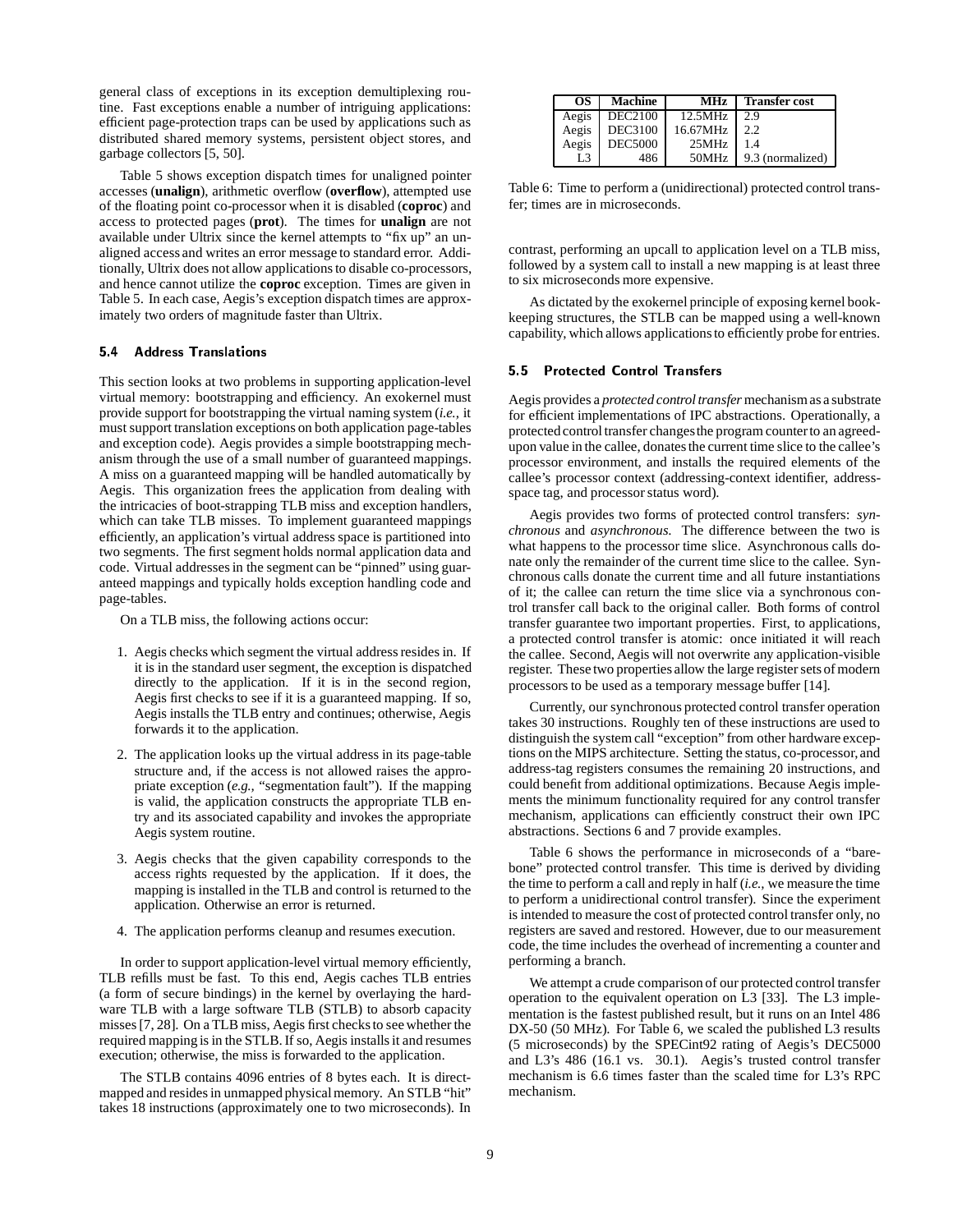| Filter            | <b>Classification Time</b> |
|-------------------|----------------------------|
| <b>MPF</b>        | 35.0                       |
| <b>PATHFINDER</b> | 19.0                       |
| DPF               |                            |

Table 7: Time on a DEC5000/200 to classify TCP/IP headers destined for one of ten TCP/IP filters; times are in microseconds.

Architectural characteristics of the Intel 486 partially account for Aegis's better performance. L3 pays a heavy penalty to enter and leave the kernel (71 and 36 cycles, respectively) and must flush the TLB on a context switch.

## ) \$  \* 
 -

Aegis's network subsystem uses aggressive dynamic code generation techniques to provide efficient message demultiplexing and handling. We briefly discuss some key features of this system. A complete discussion can be found in [22].

Message demultiplexing is the process of determining which application an incoming message should be delivered to. Packet filters are a well-known technique used to implement extensible kernel demultiplexing [6, 56]. Traditionally, packet filters are interpreted, which entails a high computational cost. Aegis uses Dynamic Packet Filter (DPF), a new packet filter system that is over an order of magnitude more efficient than previous systems.

The key in our approach to making filters run fast is dynamic code generation. Dynamic code generation is the creation of executable code at *runtime*. DPF exploits dynamic code generation in two ways: (1) by using it to eliminate interpretation overhead by compiling packet filters to executable code when they are installed into the kernel and (2) by using filter constants to aggressively optimize this executable code. To gain portability, DPF compiles filters using VCODE, a portable, very fast, dynamic code generation system [20]. VCODE generates machine code in approximately 10 instructions per generated instruction and runs on a number of machines (*e.g.,* MIPS, Alpha and SPARC).

We measured DPF's time to classify packets destined for one of ten TCP/IP filters, and compare its times to times for MPF [56] (a widely used packet filter engine) and PATHFINDER [6] (the fastest packet filter engine in the literature). To ensure meaningful comparisons between the systems, we ran our DPF experiments on the same hardware (a DECstation 5000/200) in user space. Table 7 presents the time to perform this message classification; it was derived from the average of onemillion trials. This experiment and the numbers for both MPF and PATHFINDER are taken from [6]. On this experiment DPF is 20 times faster than MPF and 10 times faster than PATHFINDER. The bulk of this performance improvement is due to the use of dynamic code generation,

#### %))

The main conclusion we draw from these experiments is that an exokernel can be implemented efficiently. The reasons for Aegis's good performance are the following. One, keeping track of ownership is a simple task and can therefore be implemented efficiently. Two, since the kernel provides very little functionality beyond lowlevel multiplexing, it is small and lean: for instance, it keeps its data structures in physical memory. Three, by caching secure bindings in a software TLB, most hardware TLB misses can be handled efficiently. Four, by downloading packets filters and by employing dynamic code generation, secure binding to the network can be implemented efficiently.

| <b>Machine</b> | ОS          | pipe  | pipe' | shm   | lrpc |
|----------------|-------------|-------|-------|-------|------|
| <b>DEC2100</b> | Ultrix      | 326.0 | n/a   | 187.0 | n/a  |
| <b>DEC2100</b> | ExOS        | 30.9  | 24.8  | 12.4  | 13.9 |
| <b>DEC3100</b> | Ultrix      | 243.0 | n/a   | 139.0 | n/a  |
| <b>DEC3100</b> | ExOS        | 22.6  | 18.6  | 9.3   | 10.4 |
| <b>DEC5000</b> | Ultrix      | 199.0 | n/a   | 118.0 | n/a  |
| <b>DEC5000</b> | <b>ExOS</b> | 14.2  | 10.7  | 5.7   | 6.3  |

Table 8: Time for IPC using pipes, shared memory, and LRPC on ExOS and Ultrix; times are in microseconds. Pipe and shared memory are unidirectional, while LRPC is bidirectional.

#### & ! % \$ )

The most unusual aspect of ExOS is that it manages fundamental operating system abstractions (*e.g.,* virtual memory and process) at *application level*, completely within the address space of the application that is using it. This section demonstrates that basic system abstractions can be implemented at application level in a direct and efficient manner. Due to space constraints we focus on IPC, virtual memory, and remote communication.

#### -

Fast interprocess communication is crucial for building efficient and decoupled systems[8, 27, 33]. As described in Section 5, the Aegis protected control transfer mechanism is an efficient substrate for implementing IPC abstractions. This section describes experiments used to measure the performance of ExOS's IPC abstractions on top of the Aegis primitives. The results of these experiments are summarized in Table 8. The experiments are:

**pipe**: measures the latency of sending a word-sized message from one processto another using pipes by "ping-ponging" a counter between two processes. The Ultrix **pipe** implementation uses standard UNIX pipes. The ExOS **pipe** implementation uses a sharedmemory circular buffer. Writes to full buffers and reads from empty ones cause the current time slice to be yielded by the current process to the reader or writer of the buffer, respectively. We use two pipe implementations: the first is a naive implementation (**pipe**), while the second (**pipe'**) exploits the fact that this library exists in application space by simply inlining the read and write calls. ExOS's unoptimized **pipe** implementation is an order of magnitude more efficient than the equivalent operation under Ultrix.

shm: measures the time for two processes to "ping-pong" using a shared counter. ExOS uses Aegis's yield system call to switch between partners. Ultrix does not provide a yield primitive, so we synthesized it using signals. ExOS's shm is 15 to 20 times faster than Ultrix's **shm**. ExOS's **shm** is about twice as fast as its **pipe** implementation, which must manipulate circular buffers.

**lrpc**: this experiment measures the time to perform an LRPC into another address space, increment a counter and return its value. ExOS's LRPC is built on top of Aegis's protected control transfer mechanism. **lrpc** saves all general-purpose callee-saved registers. The **lrpc** implementation assumes that only a single function is of interest (*e.g.,* it does not use the RPC number to index into a table) and it does not check permissions. The implementation is also single-threaded.

Because Ultrix is built around a set of fixed high-level abstractions, new primitives can be added only by emulating them on top of existing ones. Specifically, implementations of **lrpc** must use pipes or signals to transfer control. The cost of such emulation is high: on Ultrix, **lrpc** using pipes costs 46 to 60 more than on ExOS and using signals costs 26 to 37 more than on ExOS. These experiments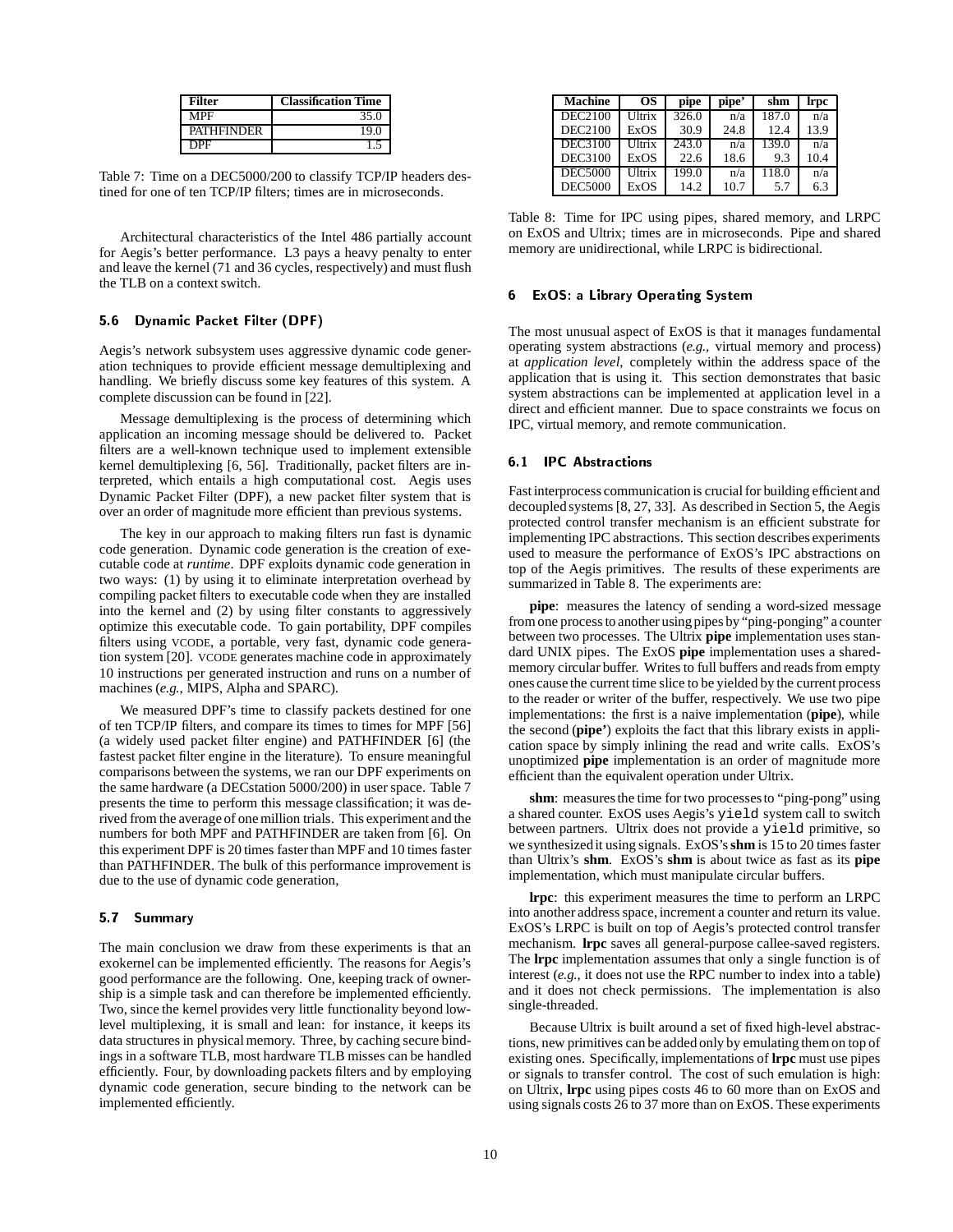| <b>Machine</b> | OS          | matrix |
|----------------|-------------|--------|
| DEC2100        | Ultrix      | 7.1    |
| <b>DEC2100</b> | ExOS        | 7.0    |
| <b>DEC3100</b> | Ultrix      | 5.2    |
| <b>DEC3100</b> | ExOS        | 5.2    |
| <b>DEC5000</b> | Ultrix      | 3.8    |
| <b>DEC5000</b> | <b>ExOS</b> | 3.7    |

Table 9: Time to perform a 150x150 matrix multiplication; time in seconds.

indicate that an Ultrix user either pays substantially in performance for new functionality, or is forced to modify the kernel.

## $\blacksquare$  . The set of the set of the set of the set of the set of the set of the set of the set of the set of the set of the set of the set of the set of the set of the set of the set of the set of the set of the set of the

ExOS provides a rudimentary virtual memory system (approximately 1000 lines of heavily commented code). Its two main limitations are that it does not handle swapping and that page-tables are implemented as a linear vector (address translations are looked up in this structure using binary search). Barring these two limitations, its interface is richer than other virtual memory systems we know of. It provides flexible support for aliasing, sharing, disabling and enabling of caching on a per-page basis, specific page-allocation, and DMA.

The overhead of application-level memory is measured by performing a 150 by 150 integer matrix multiplication. Because this naive version of matrix multiply does not use any of the special abilities of ExOS or Aegis (*e.g.,* page-coloring to reduce cache conflicts), we expect it to perform equivalently on both operating systems. The times in Table 9 indicate that application-level virtual memory does not add noticeable overhead to operations that have reasonable virtual memory footprints. Of course, this is hardly a conclusive proof.

Table 10 compares Aegis and ExOS to Ultrix on seven virtual memory experiments based on those used by Appel and Li [5]. These experiments are of particular interest, since they measure the cost of VM operations that are crucial for the construction of ambitious systems, such as page-based distributed shared memory systems and garbage collectors. Note that Ultrix's VM performance is quite good compared to other systems[5]. The operations measured are the following:

**dirty**: time to query whether a page is "dirty." Since it does not require examination of the TLB, this experiment measures the base cost of looking up a virtual addressin ExOS's page-table structure. This operation is not provided by Ultrix.

**prot1**: time to change the protection of a single page.

**prot100**: time to "read-protect" 100 pages.

**unprot100**: time to remove read-protections on 100 pages.

**trap**: time to handle a page-protection trap.

**appel1**: time to access a random protected page and, in the fault handler, protect some other page and unprotect the faulting page (this benchmark is "prot1+trap+unprot" in Appel and Li [5]).

**appel2**: time to protect 100 pages, then access each page in a random sequence and, in the fault-handler, unprotect the faulting page (this benchmark is "protN+trap+unprot" in Appel and Li [5]). Note that **appel2** requires less time than **appel1** since **appel1** must both unprotect and protect different pages in the fault handler.

The **dirty** benchmark measures the average time to parse the page-table for a random entry. This operation illustrates two consequences of the exokernel architecture. First, kernel transitions can be eliminated by implementing abstractions at application level. Second, application-level software can implement functionality that is frequently not provided by traditional operating systems.

If we compare the time for **dirty** to the time for **prot1**, we see that over half the time spent in **prot1** is due to the overhead of parsing the page table. As we show in Section 7.2, this overhead can be reduced through the use of a data structure more tuned to efficient lookup (*e.g.,* a hash table). Even with this penalty, ExOS performs **prot1** almost twice as fast as Ultrix. The likely reason for this difference is that, as shown in Table 4, Aegis dispatches system calls an order of magnitude more efficiently than Ultrix.

In general, our exokernel-based system performs well on this set of benchmarks. The exceptions are **prot100** and **unprot100**. Ultrix is extremely efficient in protecting and unprotecting contiguous ranges of virtual addresses: it performs these operations 1.1 to 1.6 times faster than Aegis. One reason for this difference is the immaturity of our implementation. Another is that changing page protections in ExOS requires access to two data structures (Aegis's STLB and ExOS's page-table). However, even with poor performance on these two operations, the benchmark that uses this operation (**appel2**) is close to an order of magnitude more efficient on ExOS than on Ultrix. In fact, we can expect further improvements in performance from more sophisticated page-table structures and hand-coded assembly language for some operations. The use of a high-level language (C) to handle exceptions adds overhead for saving and restoring all caller-saved registers when a trap handler starts and returns.

# 6.3 Application-Specific Safe Handlers (<code>ASH)</code>

ExOS operates efficiently in spite of executing at application level in part because the cost of crossing between kernel and user space is extremely low in our prototype (18 instructions). Most applicationspecific optimizations can therefore be implemented in libraries at application level. However, in the context of networking, there are two reasons for ExOS to download code: the first is technology driven, while the second is more fundamental. First, the network buffers on our machines cannot be easily mapped into application space in a secure way. Therefore, by downloading code into the kernel, applications can integrate operations such as checksumming during the copy of the message from these buffers to user space. Such integration can improve performance on a DECstation5000/200 by almost a factor of two [22]. Second, if the runtime of downloaded code is bounded, it can be run in situations when performing a full context switch to an unscheduled application is impractical. Downloading code thus allows applications to decouple latency-critical operations such as message reply from process scheduling.

We examine these issues using application-specific handlers (ASHs). ASHs are *untrusted* application-level message-handlers that are downloaded into the kernel, made safe by a combination of code inspection [18] and sandboxing [52], and executed upon message arrival. The issues in other contexts (*e.g.,* disk I/O) are similar.

An ASH can perform general computation. We have augmented this ability with a set of message primitives that enable the following four useful abilities:

- 1. Direct, dynamic message vectoring. An ASH controls where messages are copied in memory, and can therefore eliminate all intermediate copies, which are the bane of fast networking systems.
- 2. Dynamic integrated layer processing (ILP) [1, 16]. ASHs can integrate data manipulations such as checksumming and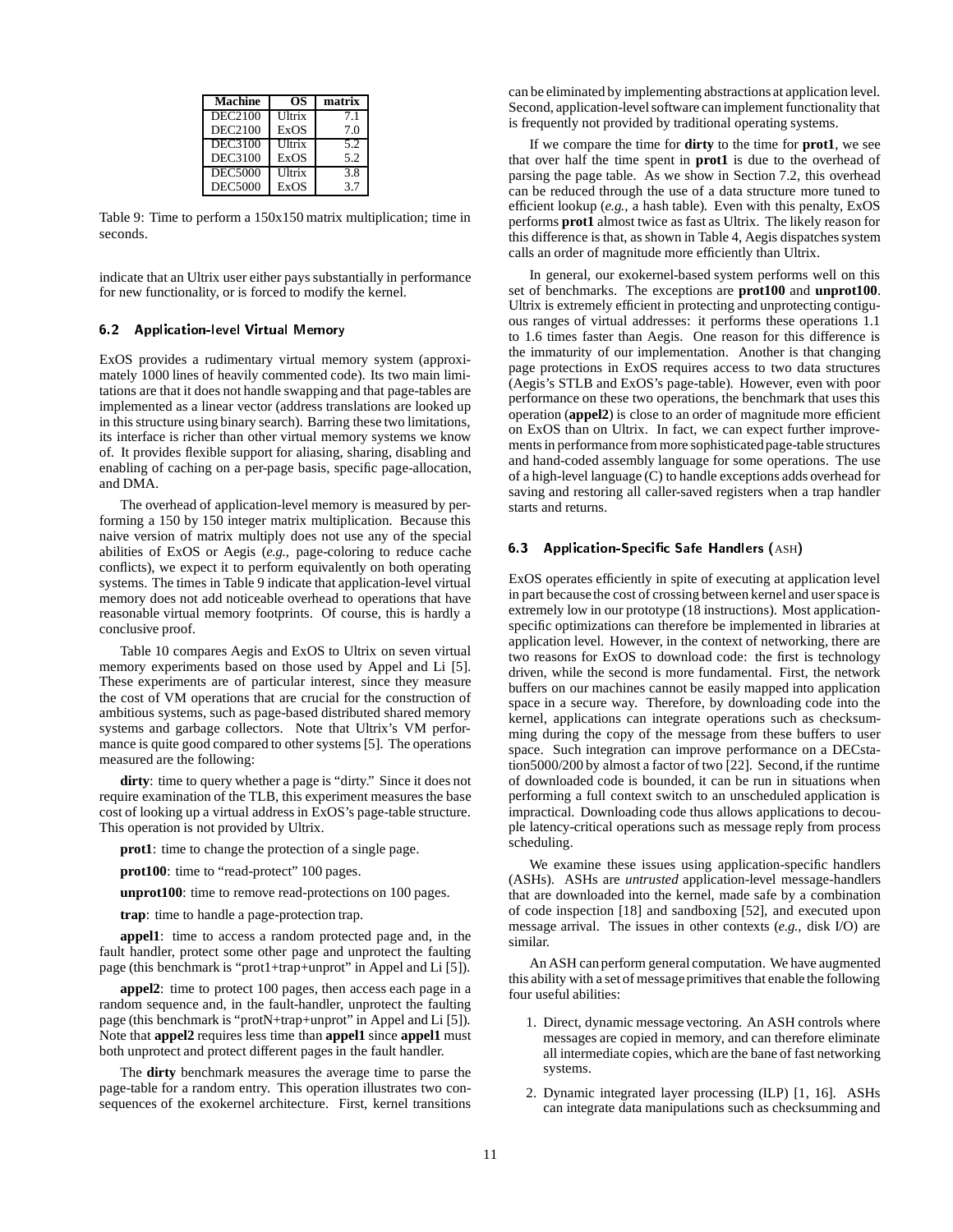| <b>Machine</b> | ОS     | dirty | prot1 | prot100 | unprot100 | trap  | appel1 | appel2 |
|----------------|--------|-------|-------|---------|-----------|-------|--------|--------|
| <b>DEC2100</b> | Ultrix | n/a   | 51.6  | 175.0   | 175.0     | 240.0 | 383.0  | 335.0  |
| <b>DEC2100</b> | ExOS   | 17.5  | 32.5  | 213.0   | 275.0     | 13.9  | 74.4   | 45.9   |
| <b>DEC3100</b> | Ultrix | n/a   | 39.0  | 133.0   | 133.0     | 185.0 | 302.0  | 267.0  |
| <b>DEC3100</b> | ExOS   | 13.1  | 24.4  | 156.0   | 206.0     | 10.1  | 55.0   | 34.0   |
| <b>DEC5000</b> | Ultrix | n/a   | 32.0  | 102.0   | 102.0     | 161.0 | 262.0  | 232.0  |
| <b>DEC5000</b> | ExOS   | 9.8   | 16.9  | 109.0   | 143.0     | 4.8   | 34.0   | 22.0   |

Table 10: Time to perform virtual memory operations on ExOS and Ultrix; times are in microseconds. The times for **appel1** and **appel2** are per page.

| <b>Machine</b> | OS.         | <b>Roundtrip latency</b> |
|----------------|-------------|--------------------------|
| DEC5000/125    | ExOS/ASH    | 259                      |
| DEC5000/125    | ExOS        | 320                      |
| DEC5000/125    | Ultrix      | 3400                     |
| DEC5000/200    | Ultrix/FRPC | 340                      |

Table 11: Roundtrip latency of a 60-byte packet over Ethernet using ExOS with ASHs, ExOS without ASHs, Ultrix, and FRPC; times are in microseconds.

conversion into the data transfer engine itself. This integration is done at the level of *pipes*. A pipe is a computation that acts on streaming data. Pipes contain sufficient semantic information for the ASH compiler to integrate several pipes into the message transfer engine at *runtime*, providing a large degree of flexibility and modularity. Pipe integration allows message traversals to be modularly aggregated to a single point in time. To the best of our knowledge, ASH-based ILP is the first to allow either dynamic pipe composition or application-extended in-kernel ILP.

- 3. Message initiation. ASHs can initiate message sends, allowing for low-latency message replies.
- 4. Control initiation. ASHs perform general computation. This ability allows them to perform control operations at message reception time, implementing such computational actions as traditional active messages[51] or remote lock acquisition.

It is important to note the power of the ASH computational model. It allows the vectoring process to be completely dynamic: the application does not have to pre-specify that it is waiting for a particular message, nor does it have to pre-bind buffer locations for the message. Instead, it can defer these decisions until message reception and use application-level data structures, system state, and/or the message itself to determine where to place the message. Capturing the same expressiveness within a statically defined protocol is difficult.

Table 11 shows the roundtrip latency over Ethernet of ASHbased network messaging and comparesit to ExOS without ASHs, Ultrix, and FRPC [49] (the fastestRPC in the literature on comparable hardware). Roundtrip latency for Aegis and Ultrix was measured by ping-ponging a counter in a 60-byte UDP/IP packet 4096 times between two processesin user-spaceon DECstation5000/125s. The FRPC numbers are taken from the literature [49]. They were measured on a DECstation5000/200, which is approximately 1.2 times faster than a DECstation5000/125 on SPECint92.

The message processing at each node consisted of reading the 60-byte message, incrementing the counter, copying the new value and a precomputed message header into a transmission buffer, and then sending the reply message. In comparison to a complete application-level implementation, ASHs save 61 microseconds.



Figure 2: Average roundtrip latency with increasing number of active processes on receiver.

Despite being measured on a slower machine, ExOS/ASH is 81 microsecondsfaster than a high-performance implementation of RPC for Ultrix (FRPC) running on DECstation5000/200s and using a specialized transport protocol [49]. In fact, ExOS/ASH is only 6 microseconds slower than the lower bound for cross-machine communication on Ethernet, measured on DECstation5000/200s [49].

ASHs can be used to decouple latency-critical operations such as message reply from the scheduling of processes. To measure the impact of this decoupling on average message roundtrip latency we performed the same experiment as above while increasing the number of active processes on the receiving host (see Figure 2). With ASHs, the roundtrip latency stays constant. Without them, the latency increases, since the reply can be sent only when the application is scheduled. As the number of active processes increases, it becomes less likely that the process is scheduled. Since processes are scheduledin "round-robin" order, latency increaseslinearly. On Ultrix, the increase in latency was more erratic, ranging from .5 to 4.5 milliseconds with 10 active processes. While the exact rate that latency increases will vary depending on algorithm used to schedule processes, the implication is clear: decoupling actions such as message reception from scheduling of a process can dramatically improve performance.

# - %

Library operating systems, which work above the exokernel interface, implement higher-level abstractions and can define specialpurpose implementations that best meet the performance and functionality goals of applications. We demonstrate the flexibility of the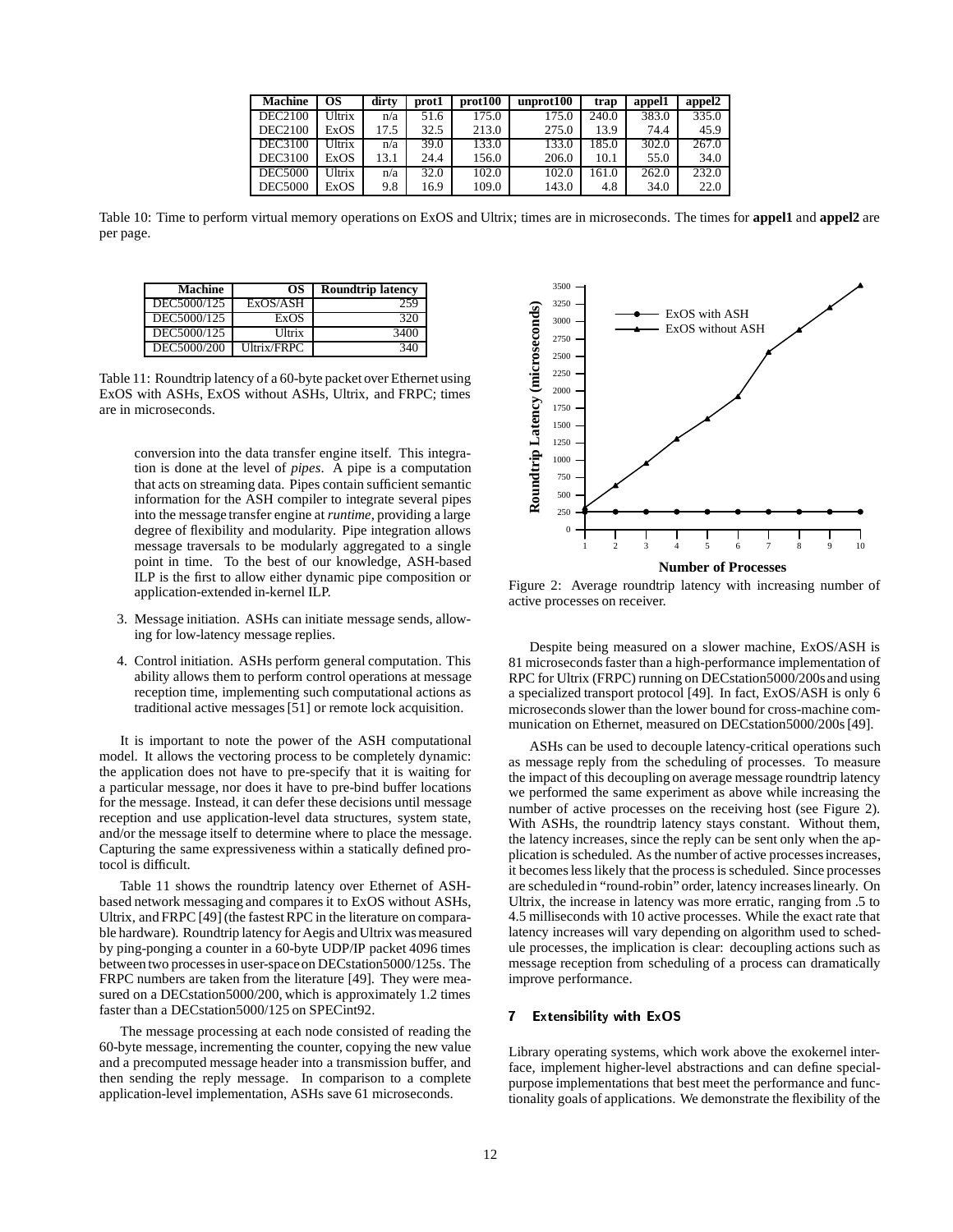| <b>Machine</b> | lrpc | tlrpc |
|----------------|------|-------|
| <b>DEC2100</b> | 13.9 | 8.6   |
| <b>DEC3100</b> | 10.4 | 64    |
| <b>DEC5000</b> | 63   |       |

Table 12: Time to perform untrusted (**lrpc**) and trusted (**tlrpc**) LRPC extensions; times are in microseconds.

exokernel architecture by showing how fundamental operating system abstractions can be redefined by simply changing applicationlevel libraries. We show that these extensions can have dramatic performance benefits. These different versions of ExOS can coexist on the same machine and are fully protected by Aegis.

## % -

Most RPC systems do not trust the server to save and restore registers [27]. We implemented a version of **lrpc** (see Section 6.1) that trusts the server to save and restore callee-saved registers. We call this version **tlrpc** (trusted LRPC). Table 12 compares **tlrpc** to ExOS's more general IPC mechanism,**lrpc**, which saves all generalpurpose callee-saved registers. Both implementations assume that only a single function is of interest (*e.g.,* neither uses the RPC number to index into a table) and do not check permissions. Both implementations are also single-threaded. The measurements show that this simple optimization can improve performance by up to a factor of two.

#### $\blacksquare$  . The set of the set of the set of the set of the set of the set of the set of the set of the set of the set of the set of the set of the set of the set of the set of the set of the set of the set of the set of the

We made a new version of ExOS that supports inverted page tables. Applications that have a dense address space can use linear page tables, while applications with a sparse address space can use inverted ones. Table 13 shows the performance for this new version of ExOS. The inverted page-table trades the performance of modifying protection on memory regions for the performance of faster lookup. On the virtual memory benchmarks of Section 6.2, it is over a factor of two more efficient on **dirty**, 37% faster on **appel1**, and 17% faster on **appel2**. Because VM is implemented at application level, applications can make such tradeoffs as appropriate. This experiment emphasizes the degree of flexibility offered by an exokernel architecture.

# 7.3 Extensible Schedulers

Aegis includes a yield primitive to donate the remainder of a process' current time slice to another (specific) process. Applications can use this simple mechanism to implement their own scheduling algorithms. To demonstrate this, we have built an application-level scheduler that implements *stride scheduling* [54], a deterministic, proportional-share scheduling mechanism that improves on recent work [53]. The ExOS implementation maintains a list of processes for which it is responsible, along with the proportional share they are to receive of its time slice(s). On every time slice wakeup, the scheduler calculates which process is to be scheduled and yields to it directly.

We measure the effectiveness of this scheduler by creating three processesthat increment countersin shared memory. The processes are assigned a 3:2:1 relative allocation of the scheduler's time slice quanta. By plotting the cumulative values of the shared counters, we can determine how closely this scheduling allocation is realized. As can be seen in Figure 3, the achieved ratios are very close to idealized ones.



Figure 3: Application-level stride scheduler.

It is important to note that there is nothing special about this scheduler either in terms of privileges (*any* application can perform identical actions) or in its complexity (the entire implementation is less than 100 lines of code). As a result, any application can easily manage processes. An important use of such fine-grained control is to enhance the modularity of application design: previously, applications that had subtasks of different/fluctuating priorities had to internalize them in the form of schedulable threads. As a result, the likelihood of software errors increased, and the complexity of the design grew. By constructing a domain-specific scheduler, these applications can now effectively and accurately schedule subprocesses, greatly improving fault isolation and independence.

#### -\$  -

Many early operating system papers discussed the need for extendible, flexible kernels [32, 42]. Lampson's description of CAL-TSS [31] and Brinch Hansen's microkernel paper [24] are two classic rationales. Hydra was the most ambitious early system to have the separation of kernel policy and mechanism as one of its central tenets [55]. An exokernel takes the elimination of policy one step further by removing "mechanism" wherever possible. This process is motivated by the insight that mechanism *is* policy, albeit with one lesslayer of indirection. For instance, a page-table is a very detailed policy that controls how to translate, store and delete mappings and what actions to take on invalid addresses and accesses.

VM/370 [17] exports the ideal exokernel interface: the hardware interface. On top of this hardware interface, VM/370 supports a number of virtual machines on top of which radically different operating systems can be implemented. However, the important difference is that VM/370 provides this flexibility by *virtualizing* the entire base-machine. Since the base machine can be quite complicated, virtualization can be expensive and difficult. Often, this approach requires additional hardware support [23, 40]. Additionally, since much of the actual machine is intentionally hidden from application-level software, such software has little control over the *actual* resources and may manage the virtual resourcesin a counterproductive way. For instance, the LRU policy of pagers on top of the virtual machine can conflict with the paging strategy used by the virtual machine monitor [23]. In short, while a virtual machine can provide more control than many other operating systems, application performance can suffer and actual control is lacking in key areas.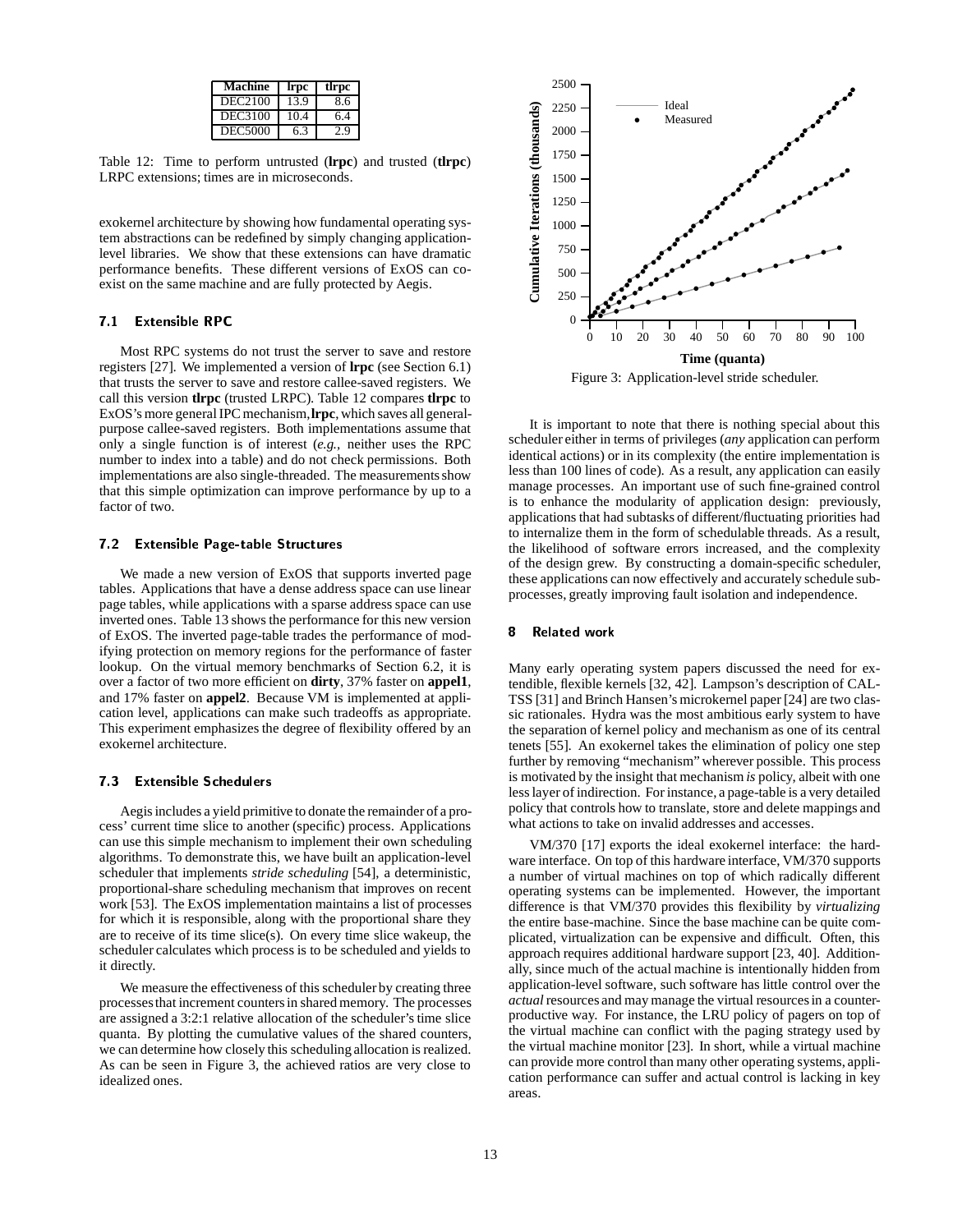| <b>Machine</b> | Method              | dirty | prot1 | prot100 | unprot100 | trap | appel1 | appel <sub>2</sub> |
|----------------|---------------------|-------|-------|---------|-----------|------|--------|--------------------|
| <b>DEC2100</b> | Original page-table | 17.5  | 32.5  | 213.    | 275.      | 13.9 | 74.4   | 45.9               |
| <b>DEC2100</b> | Inverted page-table | 8.0   | 23.1  | 253.    | 325.      | 13.9 | 54.4   | 38.8               |
| <b>DEC3100</b> | Original page-table | 13.1  | 24.4  | 156.    | 206.      | 10.1 | 55.0   | 34.0               |
| <b>DEC3100</b> | Inverted page-table | 5.9   |       | 189.    | 243.      | 10.1 | 40.4   | 28.9               |

Table 13: Time to perform virtual memory operations on ExOS using two different page-table structures; times are in microseconds.

Modern revisitations of microkernels have argued for kernel extensibility [2, 43, 48]. Like microkernels, exokernels are designed to increase extensibility. Unlike traditional microkernels, an exokernel pushes the kernel interface much closer to the hardware, which allows for greater flexibility. An exokernel allows application-level libraries to define virtual memory and IPC abstractions. In addition, the exokernel architecture attempts to avoid shared servers (especially trusted shared servers), since they often limit extensibility. For example, it is difficult to change the buffer management policy of a shared file server. In many ways, servers can be viewed as fixed kernel subsystems that run in user-space. Some newer microkernels push the kernel interface closer to the hardware [34], obtaining better performance than previous microkernels. However, since these systems do not employ secure bindings, visible resource revocation, and abort protocols, they give less control of resourcesto application-level software.

The SPIN project is building a microkernel system that allows applications to make policy decisions [9] by safely downloading *extensions* into the kernel. Unlike SPIN, the focus in the exokernel architecture is to obtain flexibility and performance by securely exposing low-level hardware primitives rather than extending a traditional operating system in a secure way. Because the exokernel low-level primitives are simple compared to traditional kernel interfaces, they can be made very fast. Therefore, the exokernel has less use for kernel extensions.

Scout [25] and Vino [46] are other current extensible operating systems. These systems are just beginning to be constructed, so it is difficult to determine their relationship to exokernels in general and Aegis in particular.

SPACE is a "submicro-kernel" that provides only low-level kernel abstractions defined by the trap and architecture interface [41]. Its close coupling to the architecture makesit similar in many ways to an exokernel, but we have not been able to make detailed comparisons because its design methodology and performance have not yet been published.

Anderson [3] makes a clear argument for application-specific library operating systems and proposes that the kernel concentrate solely on the adjudication of hardware resources. The exokernel design addresses how to provide secure multiplexing of physical resourcesin such a system, andmovesthe kernel interface to a lower level of abstraction. In addition, Aegis and ExOS demonstrate that low-level secure multiplexing and library operating systems can offer excellent performance.

Like Aegis, the Cache Kernel [13] provides a low-level kernel that can support multiple application-level operating systems. To the best of our knowledge ExOS and the Cache Kernel are the first general-purpose library operating systems implemented in a multiprogramming environment. The difference between theCache Kernel and Aegis is mainly one of high-level philosophy. The Cache Kernel focuses primarily on reliability, rather than securely exporting hardware resourcesto applications. As result, it is biased towards a server-based system structure. For example, it supports only 16 "application-level" kernels concurrently.

# 9 Conclusion

In the exokernel architecture, an exokernel securely multiplexes available hardware resources among applications. Library operating systems, which work above the low-level exokernel interface, implement higher-level abstractions and can define special-purpose implementations that best meet the performance and functionality goals of applications. The exokernel architecture is motivated by a simple observation: the lower the level of a primitive, the more efficiently it can be implemented, and the more latitude it grants to implementors of higher-level abstractions. To achieve a low-level interface, the exokernel separates management from protection. To make this separation efficient it uses secure bindings, implemented using hardware mechanisms, software caches, or downloading code.

Experiments using our Aegis and ExOS prototypes demonstrate our four hypotheses. First, the simplicity and limited number of exokernel primitives allows them to be implemented very efficiently. Measurements of Aegis show that its basic primitives are substantially more efficient than the general primitives provided by Ultrix. In addition, Aegis's performance is better than or on par with recent high-performance implementations of exceptions dispatch and control transfer primitives.

Second, because exokernel primitives are fast, low-level secure multiplexing of hardware resources can be implemented efficiently. For example, Aegis multiplexes resources such as the processor, memory, and the network more efficiently than state-of-the-art implementations.

Third, traditional operating system abstractions can be implemented efficiently at application level. For instance, ExOS's application-level VM and IPC primitives are much faster than Ultrix's corresponding primitives and than state-of-the-art implementations reported in the literature.

Fourth, applications can create special-purpose implementations of abstractions by merely modifying a library. We implemented several variations of fundamental operating system abstractions such as interprocess communication, virtual memory, and schedulers with substantial improvements in functionality and performance. Many of these variations would require substantial kernel alternations on today's systems.

Based on the results of these experiments, we conclude that the exokernel architecture is a viable structure for high-performance, extensible operating systems.

#### $-$  -body and  $-$  -body and  $-$  -body and  $-$  -body and  $-$  -body and  $-$  -body  $-$

We thank Henri Bal, Robert Bedichek, Matthew Frank, Greg Ganger, Bob Gruber, Sandeep Gupta, Wilson Hsieh, Kirk Johnson, Butler Lampson, Ulana Legedza, Hank Levy (our shepherd), David Mosberger-Tang,Massimiliano Poletto,Robbert vanRenesse,Satya (M. Satyanarayanan), Raymie Stata, Carl Waldspurger, and Deborah Wallach for insightful discussions and careful reading of earlier versions of this paper. We also thank the anonymous referees for their valuable feedback. We thank Jochen Lietdke for his aid in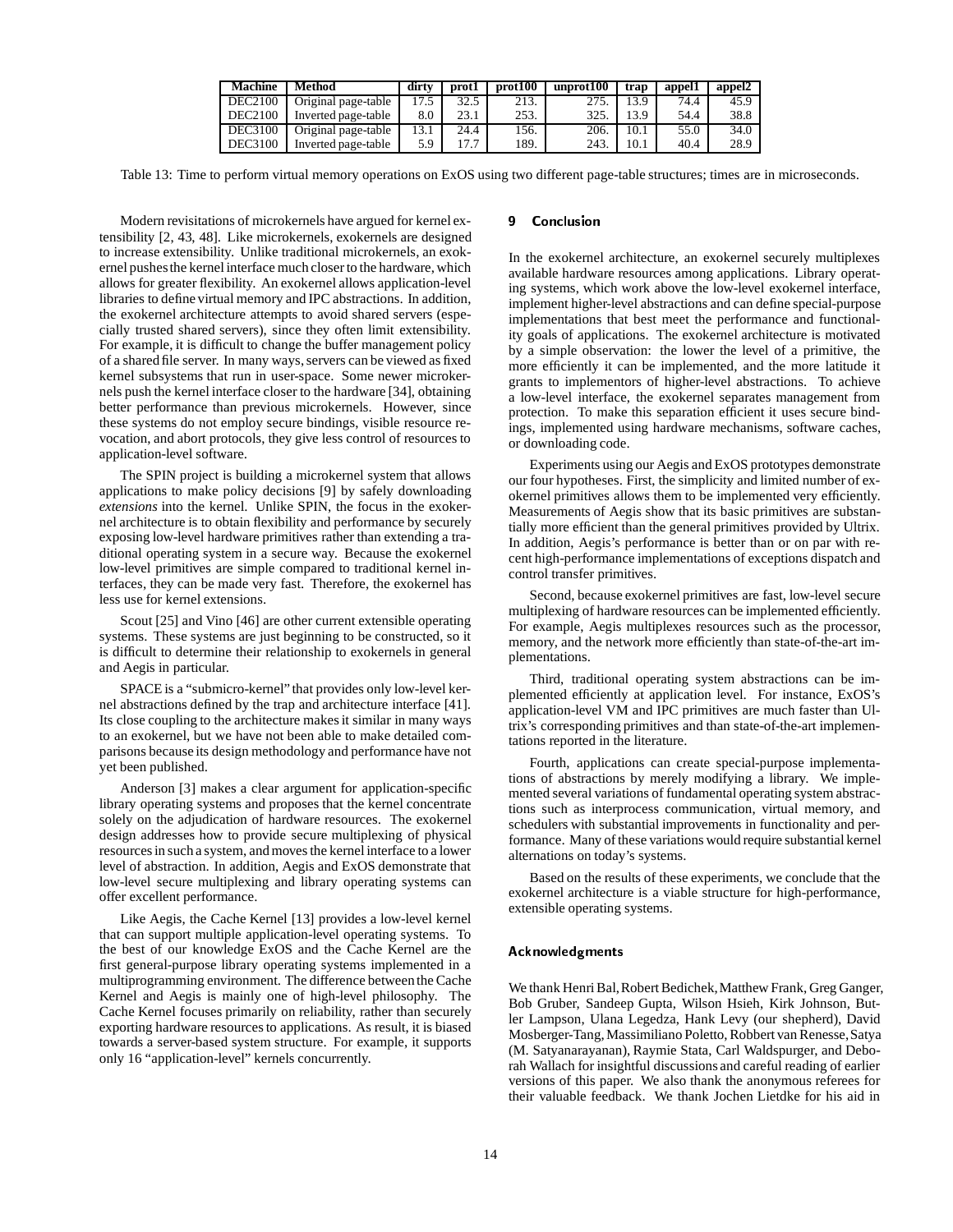comparing the IPC mechanisms of Aegis and L3. We thank Ken Mackenziefor many insights and discussions. In addition, we thank Hector Briceno for porting NFS and SUN RPC; Sandeep Gupta for developing an inverted page-table; Robert Grimm for porting a disk driver; and Tom Pinckney for porting gdb and developing an application-level file system. Finally, we thank Deborah Wallach for her input on the design of ASHs, the software she developed to evaluate them, and porting Aegis to the DECstation5000. Her help was invaluable.

#### - ' ( '

- [1] M. B. Abbot and L. L. Peterson. Increasing network throughput by integrating protocol layers. *IEEE/ACM Transactions on Networking*, 1(5):600–610, October 1993.
- [2] M. Accetta, R. Baron, W. Bolosky, D. Golub, R. Rashid, A. Tevanian, and M. Young. Mach: a new kernel foundation for UNIX development. In *Proceedings of the Summer 1986 USENIX Conference*, pages 93–112, July 1986.
- [3] T.E. Anderson. The case for application-specific operating systems. In *Third Workshop on Workstation Operating Systems*, pages 92–94, 1992.
- [4] T.E. Anderson, B.N. Bershad, E.D. Lazowska, and H.M. Levy. Scheduler activations: Effective kernel support for the userlevel management of parallelism. In *Proceedings of the Thirteenth ACM Symposium on Operating Systems Principles*, pages 95–109, October 1991.
- [5] A.W. Appel and K. Li. Virtual memory primitives for user programs. In *Fourth International Conferenceon Architecture Support for Programming Languagesand Operating Systems*, pages 96–107, Santa Clara, CA, April 1991.
- [6] M. L. Bailey, B. Gopal, M. A. Pagels, L. L. Peterson, and P. Sarkar. PATHFINDER: A pattern-based packet classifier. In *Proceedings of the First Symposium on Operating Systems Design and Implementation*, pages 115–123, November 1994.
- [7] K. Bala, M.F. Kaashoek, and W.E. Weihl. Software prefetching and caching for translation lookaside buffers. In *Proceedings of the First Symposium on Operating Systems Design and Implementation*, pages 243–253, November 1994.
- [8] B. N. Bershad, T. E. Anderson, E. D. Lazowska, and H. M. Levy. Lightweight remote procedure call. *ACM Transactions on Computer Systems*, 8(1):37–55, February 1990.
- [9] B. N. Bershad, S. Savage, P. Pardyak, E. G. Sirer, M. Fiuczynski, D. Becker, S. Eggers, and C. Chambers. Extensibility, safety and performance in the SPIN operating system. In *Proceedings of the Fifteenth ACM Symposium on Operating Systems Principles*, December 1995.
- [10] P. Cao, E. W. Felten, and K. Li. Implementation and performance of application-controlled file caching. In *Proceedings of the First Symposium on Operating Systems Design and Implementation*, pages 165–178, November 1994.
- [11] J. S. Chase, H. M. Levy, M. J. Feeley, and E. D. Lazowska. Sharing and protection in a single-address-space operating system. *ACM Transactions on Computer Systems*, 12(4):271– 308, November 1994.
- [12] D. L. Chaum and R. S. Fabry. Implementing capability-based protection using encryption. Technical Report UCB/ERL M78/46, University of California at Berkeley, July 1978.
- [13] D. Cheriton and K. Duda. A caching model of operating system kernel functionality. In *Proceedings of the First Symposium on Operating Systems Design and Implementation*, pages 179–193, November 1994.
- [14] D. R. Cheriton. An experiment using registers for fast message-based interprocess communication. *Operating Systems Review*, 18:12–20, October 1984.
- [15] D. R. Cheriton. The V kernel: A software base for distributed systems. *IEEE Software*, 1(2):19–42, April 1984.
- [16] D. D. Clark and D. L. Tennenhouse. Architectural considerations for a new generation of protocols. In *ACM Communication Architectures, Protocols, and Applications (SIGCOMM) 1990*, September 1990.
- [17] R. J. Creasy. The origin of the VM/370 time-sharing system. *IBM J. Research and Development*, 25(5):483–490, September 1981.
- [18] P. Deutsch and C. A. Grant. A flexible measurement tool for software systems. *Information Processing 71*, 1971.
- [19] P. Druschel, L. L. Peterson, and B. S. Davie. Experiences with a high-speed network adaptor: A software perspective. In *ACM Communication Architectures, Protocols, and Applications (SIGCOMM) 1994*, pages 2–13, October 1994.
- [20] D. R. Engler. VCODE: a very fast, retargetable, and extensible dynamic code generation substrate. Technical Memorandum MIT/LCS/TM534, MIT, July 1995.
- [21] D. R. Engler, M. F. Kaashoek, and J. O'Toole. The operating systemkernel as a secure programmable machine. In *Proceedings of the Sixth SIGOPS European Workshop*, pages 62–67, September 1994.
- [22] D. R. Engler, D. Wallach, and M. F. Kaashoek. Efficient, safe, application-specific message processing. Technical Memorandum MIT/LCS/TM533, MIT, March 1995.
- [23] R. P. Goldberg. Survey of virtual machine research. *IEEE Computer*, pages 34–45, June 1974.
- [24] P. Brinch Hansen. The nucleus of a multiprogramming system. *Communications of the ACM*, 13(4):238–241, April 1970.
- [25] J.H. Hartman, A.B. Montz, D. Mosberger, S.W. O'Malley, L.L. Peterson, and T.A. Proebsting. Scout: A communicationoriented operating system. Technical Report TR 94-20, University of Arizona, Tucson, AZ, June 1994.
- [26] K. Harty and D.R. Cheriton. Application-controlled physical memory using external page-cache management. In *Fifth International Conference on Architecture Support for Programming Languages andOperating Systems*,pages 187–199, October 1992.
- [27] W.C. Hsieh, M.F. Kaashoek, and W.E. Weihl. The persistent relevance of IPC performance: New techniques for reducing the IPC penalty. In *Fourth Workshop on Workstation Operating Systems*, pages 186–190, October 1993.
- [28] J. Huck and J. Hays. Architectural support for translation table management in large address space machines. In *Proceedings of the 19th International Symposium on Computer Architecture*, pages 39–51, May 1992.
- [29] R. E. Kessler and M. D. Hill. Page placement algorithms for large real-index caches. *ACM Transactions on Computer Systems*, 10(4):338–359, November 1992.